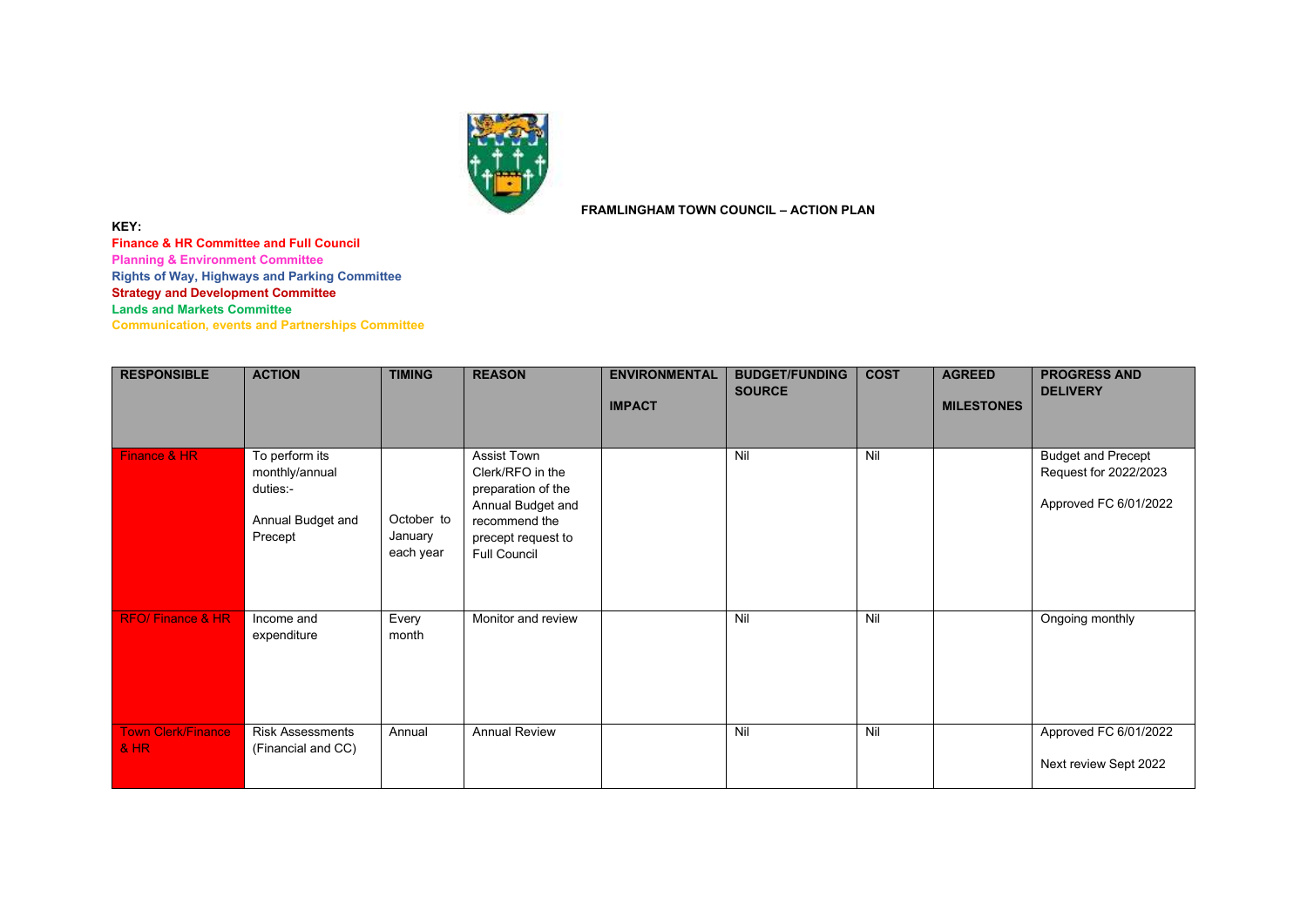| Finance & HR                                                         | Review and revision<br>of policies, standing<br>orders      | Annual                                          | <b>Annual Review</b>                                                                                                       | Nil                  | Nil            | Approved FC 6/01/2022<br>Next review Sept 2022    |
|----------------------------------------------------------------------|-------------------------------------------------------------|-------------------------------------------------|----------------------------------------------------------------------------------------------------------------------------|----------------------|----------------|---------------------------------------------------|
| Finance & HR                                                         | <b>Effectiveness of</b><br><b>Internal Audit</b>            | Annual                                          | <b>Annual Review</b>                                                                                                       | Nil                  | Nil            | Approved FC 6/01/2022<br>Next review Sept 2022    |
| <b>Town Clerk/Finance</b><br><b>&amp; HR</b>                         | Assets &<br>Depreciation register                           | Annual                                          | <b>Annual Review</b>                                                                                                       | Nil                  | Nil            | Due by 31/3/22                                    |
| Finance & HR                                                         | <b>Grant Applications -</b><br>Deadline August &<br>January | Twice a<br>year<br>September<br>and<br>February | Receive, review and<br>recommend grant<br>applications                                                                     | Budget1201<br>£3,000 |                | September £1,750<br>granted<br>February £TBC      |
| <b>RFO and Chairs of</b><br><b>Committees</b><br><b>Full Council</b> | Monthly invoice<br>payments                                 | Monthly                                         | RFO prepares<br>monthly payment list<br>Chairs of<br>Committee's<br>authorise payments<br>prior to Full Council<br>meeting | Nil                  | Nil            | ongoing monthly                                   |
| <b>RFO/Finance &amp; HR</b>                                          | CIL payments                                                | April and<br>October                            | Review, monitor and<br>report CIL Payments                                                                                 | Nil                  | Nil            | Completed 31/03/2021<br>Due 31/03/2022            |
| Finance & HR                                                         | Annual Investment<br>Strategy                               | Annual                                          | Annual Review in<br>January                                                                                                | Nil                  | Nil            | Approved FC 6/01/2022<br>Next review January 2023 |
| <b>RFO/Finance &amp; HR</b>                                          | Cash investments                                            | As required                                     | Review and update In<br>line with Investment<br>Strategy                                                                   | Nil                  | $\overline{N}$ | FHR 14/10/2021                                    |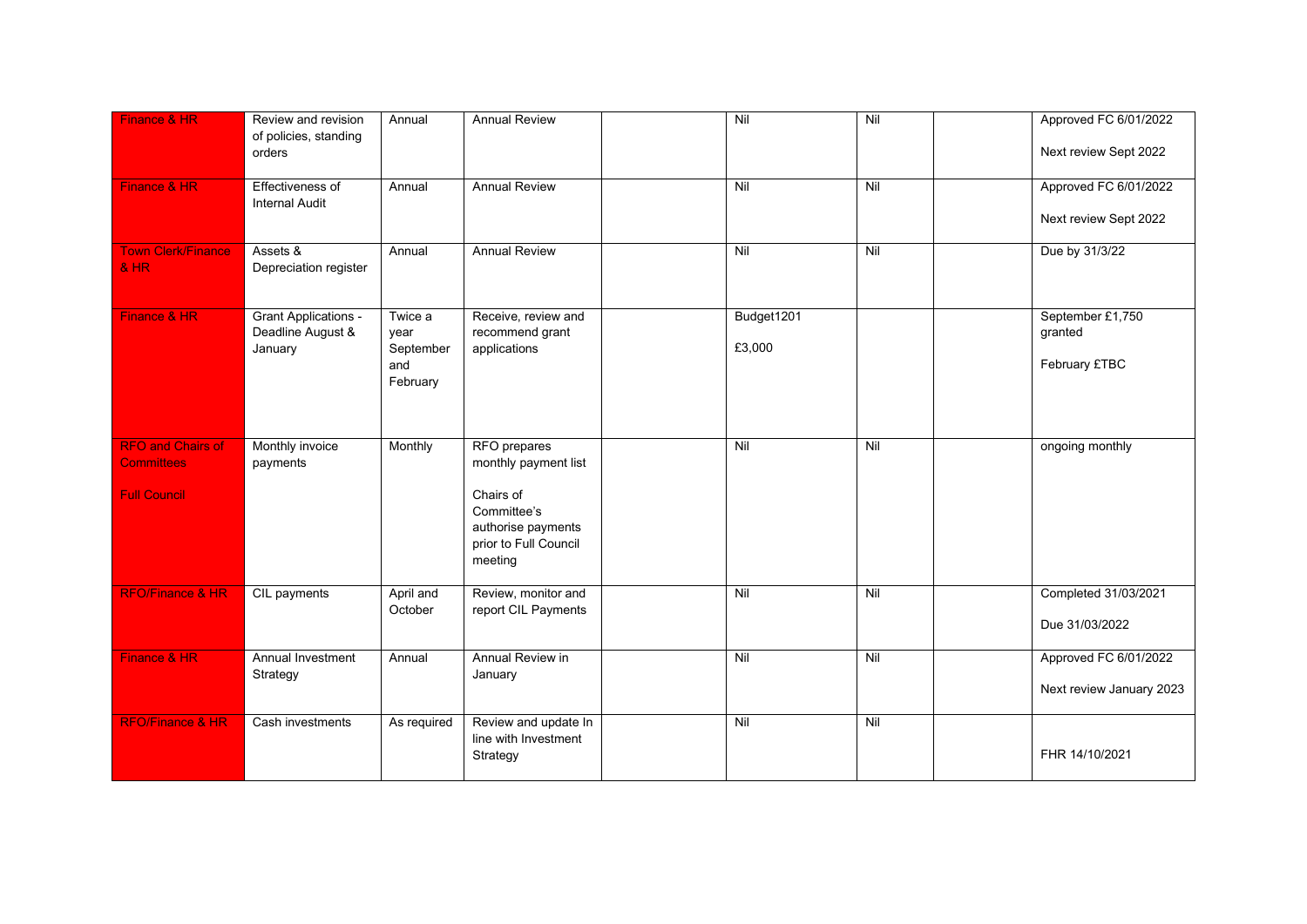| <b>Cllr Carter /Finance</b><br><b>&amp; HR</b> | Credit ratings                        | Quarterly                          | In line with<br><b>Investment Strategy</b>                                                  | Nil                   | Nil                                                                                                                    | FC <sub>6</sub><br>6/01/2022                            |
|------------------------------------------------|---------------------------------------|------------------------------------|---------------------------------------------------------------------------------------------|-----------------------|------------------------------------------------------------------------------------------------------------------------|---------------------------------------------------------|
| <b>RFO</b> /Finance & HR                       | Ear Marked reserves                   | As required                        | Review                                                                                      | Nil                   | Nil                                                                                                                    | FHR monthly                                             |
| <b>RFO and Full</b><br>Council                 | End of Year<br>Accounts               | June                               | Approve end of year<br>balance sheet &<br>Annual Return &<br>Annual Governance<br>Statement | Budget 115<br>£3,000  | Internal<br>Audit<br>2021-2022<br>£380<br>Rialtas<br>£600 +£59<br><b>MDT</b><br>External<br>Audit<br>VAT<br>Consultant | 2020/2021 - completed                                   |
| Finance & HR                                   | Insurance annual<br>review            | 1 <sup>st</sup> June               | Annual review in April<br>with additions and<br>amendments                                  | Budget 1101<br>£2,300 | Zurich<br>£1,618.68                                                                                                    | 3 year contract to June<br>2023                         |
| <b>RFO/Finance &amp; HR</b>                    | <b>Direct Debit/Standing</b><br>Order | September                          | <b>Annual Review</b>                                                                        | Nil                   | Nil                                                                                                                    | 14/01/2021<br>Next review by 31/3/22                    |
| <b>RFO/Finance &amp; HR</b>                    | CIL Income and<br>Expenditure         | Annually<br>31 <sup>st</sup> March | Monitor CIL income<br>from ESC and<br>prepare annual report<br>for ESC                      | Nil                   | Nil                                                                                                                    | Completed 31/03/2021<br>Due 31/03/2022                  |
| <b>RFO</b>                                     | <b>VAT</b>                            | Quarterly<br>Return                | Completion of<br>quarterly return                                                           | Nil                   | Nil                                                                                                                    | June, September,<br>December and March<br>MDT compliant |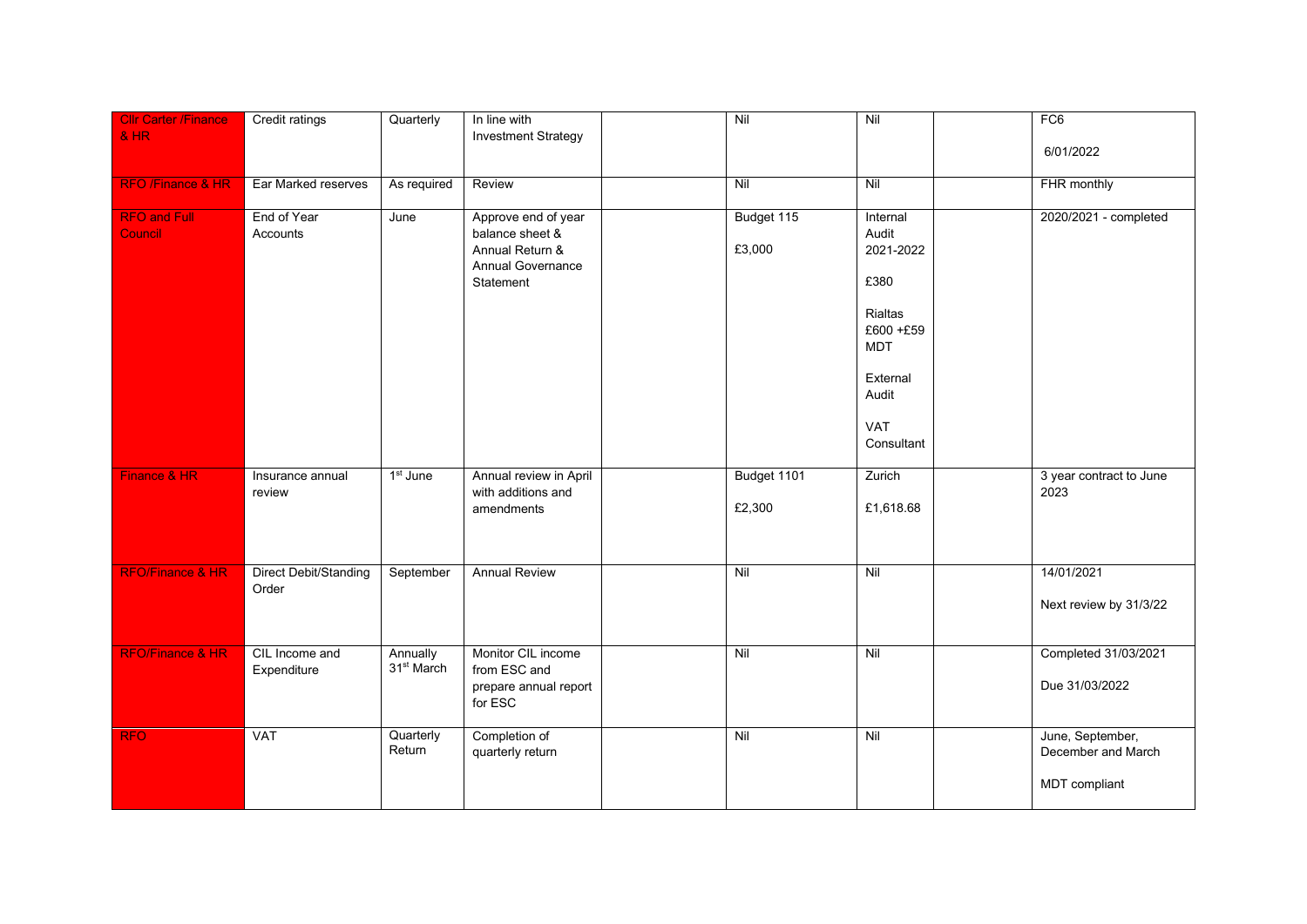## **Updated: February 2022**

\*Note: Environment Impact – None of the above actions themselves have an EI but note that the underlying matters to which some relate will have and we will keep in mind those impacts when dealing with utilities/donations etc

| <b>RESPONSIBLE</b>                   | <b>ACTION</b>                                                                                                                                                                                                              | <b>TIMING</b> | <b>REASON</b>                                                                                                      | <b>ENVIRONMENTAL</b><br><b>IMPACT</b> | <b>BUDGET/FUNDING</b><br><b>SOURCE</b> | <b>COST</b> | <b>AGREED</b><br><b>MILESTONES</b>                                                                                                         | <b>PROGRESS</b><br><b>AND DELIVERY</b> |
|--------------------------------------|----------------------------------------------------------------------------------------------------------------------------------------------------------------------------------------------------------------------------|---------------|--------------------------------------------------------------------------------------------------------------------|---------------------------------------|----------------------------------------|-------------|--------------------------------------------------------------------------------------------------------------------------------------------|----------------------------------------|
| <b>Planning &amp;</b><br>Environment | Under delegated authority<br>from FTC, review and<br>determine FTC response to<br>planning applications.<br>Where applications are felt to<br>be significant (and time<br>permits) applications will be<br>decided by FTC. | Monthly       | Core task of PAE                                                                                                   |                                       |                                        |             | Meet ESC cut-off<br>dates                                                                                                                  |                                        |
| <b>Planning &amp;</b><br>Environment | Maintain watching brief on the<br>operation of ESC Planning                                                                                                                                                                |               | Ensure that the<br>discretion of ESC<br><b>Planning Officers</b><br>and Committee is<br>exercised<br>appropriately |                                       |                                        |             |                                                                                                                                            |                                        |
| Planning &<br>Environment            | Implementation of Housing<br>Strategy<br>FRAM <sub>2</sub>                                                                                                                                                                 | Ongoing       | Considered in<br>consideration of<br>planning<br>applications                                                      |                                       |                                        |             |                                                                                                                                            |                                        |
| Planning &<br>Environment            | Land owners/Agents re new<br>housing                                                                                                                                                                                       | Quarterly     | Follow up with<br>land<br>owners/agents<br>and clarify future<br>intention with<br>regard to housing:              |                                       |                                        |             | Monthly review of<br>progress on these<br>sites.<br><b>Station Terrace:</b><br>Outline application<br>DC/20/2356/OUT<br>has been approved. |                                        |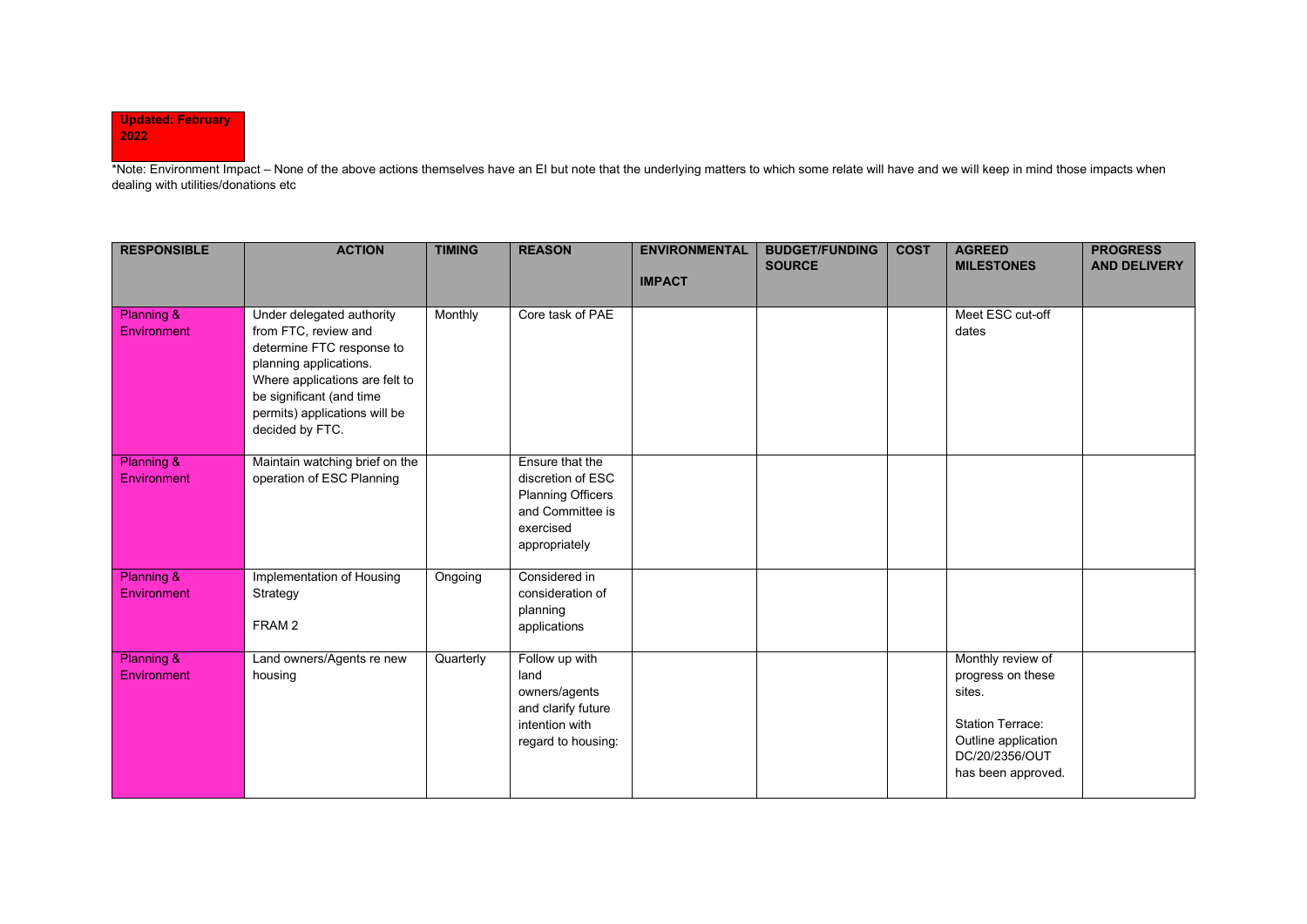|                                      |                                   |          | Old Gas Works<br>(FRAM28)<br><b>Station Terrace</b><br>allotments<br>(FRAM26)<br>Victoria Mill Road<br>(FRAM25)                                                   |  | Victoria Mill Rd:<br>Outline application<br>DC/20/3326/OUT<br>submitted, strong<br>local opposition |  |
|--------------------------------------|-----------------------------------|----------|-------------------------------------------------------------------------------------------------------------------------------------------------------------------|--|-----------------------------------------------------------------------------------------------------|--|
| <b>Planning &amp;</b><br>Environment | FRAM 3 - Affordable Housing       | Ongoing  | Obtain up-to-date<br>picture of<br>affordable housing<br>need for<br>Framlingham via<br>housing need<br>register.                                                 |  | Obtain update from<br><b>ESC or Consultant</b><br>when situation<br>changes                         |  |
| Planning &<br>Environment            | FRAM 3-Housing Needs              | Annually | Gather local<br>information to<br>determine housing<br>demand vs needs<br>- analyse by type<br>(start-up, social,<br>private) and by<br>size (1, 2, 3 bed<br>etc) |  | Review annually                                                                                     |  |
| <b>Planning &amp;</b><br>Environment | FRAM 14 - Building For Life       | Annually | Familiarise the<br>Planning<br>Committee and<br>Full Council with<br>design standards<br>("building for Life<br>12")                                              |  | Review relevance<br>annually                                                                        |  |
| <b>Planning &amp;</b><br>Environment | FRAM 5 and FRAM 6<br>Green Spaces | Annually | Familiarise<br>Planning<br>Committee with<br>regard to policy -                                                                                                   |  | Review annually                                                                                     |  |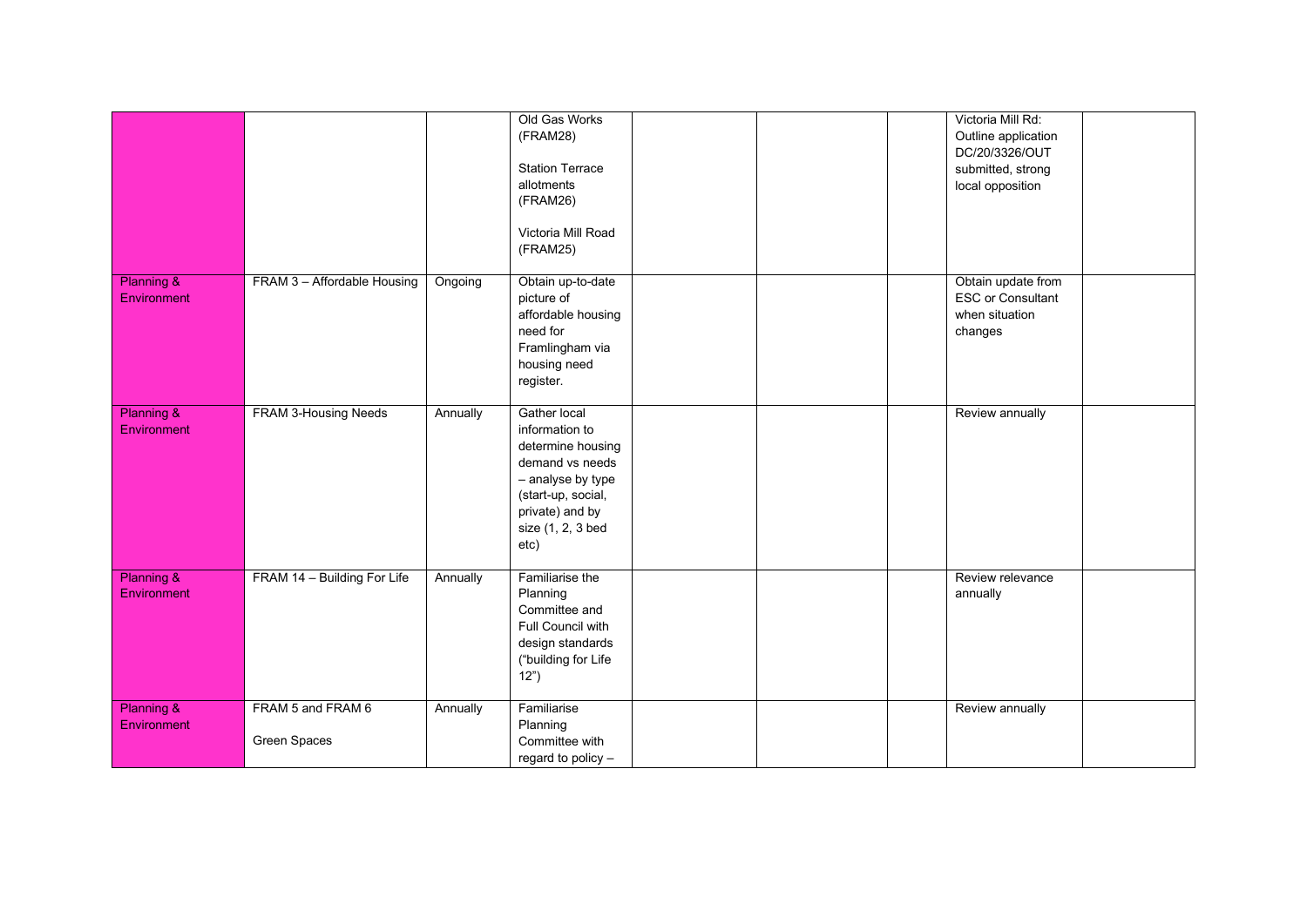|                                      |                                 |         | green spaces and<br>important views.                                                                                                                                                        |  |                 |  |
|--------------------------------------|---------------------------------|---------|---------------------------------------------------------------------------------------------------------------------------------------------------------------------------------------------|--|-----------------|--|
| <b>Planning &amp;</b><br>Environment | FRAM 12<br>FRAM 20<br>FRAM 27   | Ongoing | Follow up and<br>maintain regular<br>contact with land<br>owners/agents<br>allocating land for<br>employment and<br>monitor and<br>communicate<br>progress.                                 |  | Review annually |  |
| Planning &<br>Environment            | FRAM 18                         | Ongoing | Consider the<br>needs of the Town<br>Centre<br>Plan/Infrastructure.                                                                                                                         |  | Review annually |  |
| Planning &<br>Environment            | FRAM 17 and Parking<br>Guidance | Ongoing | Familiarise<br>Committee with<br>resident parking<br>standards<br>including "Suffolk<br>Guidance for<br>Parking" (currently<br>Third Edition, May<br>2019) and<br>implement<br>accordingly. |  | Review annually |  |
| Planning &<br>Environment            | <b>ESC Local Plan</b>           | ongoing | Familiarise the<br>Planning<br>Committee with<br>the East Suffolk<br>Local Plan<br>(currently being<br>revised) and<br>Supplementary<br>Planning<br>Guidance (SPG)<br>documents.            |  | Review annually |  |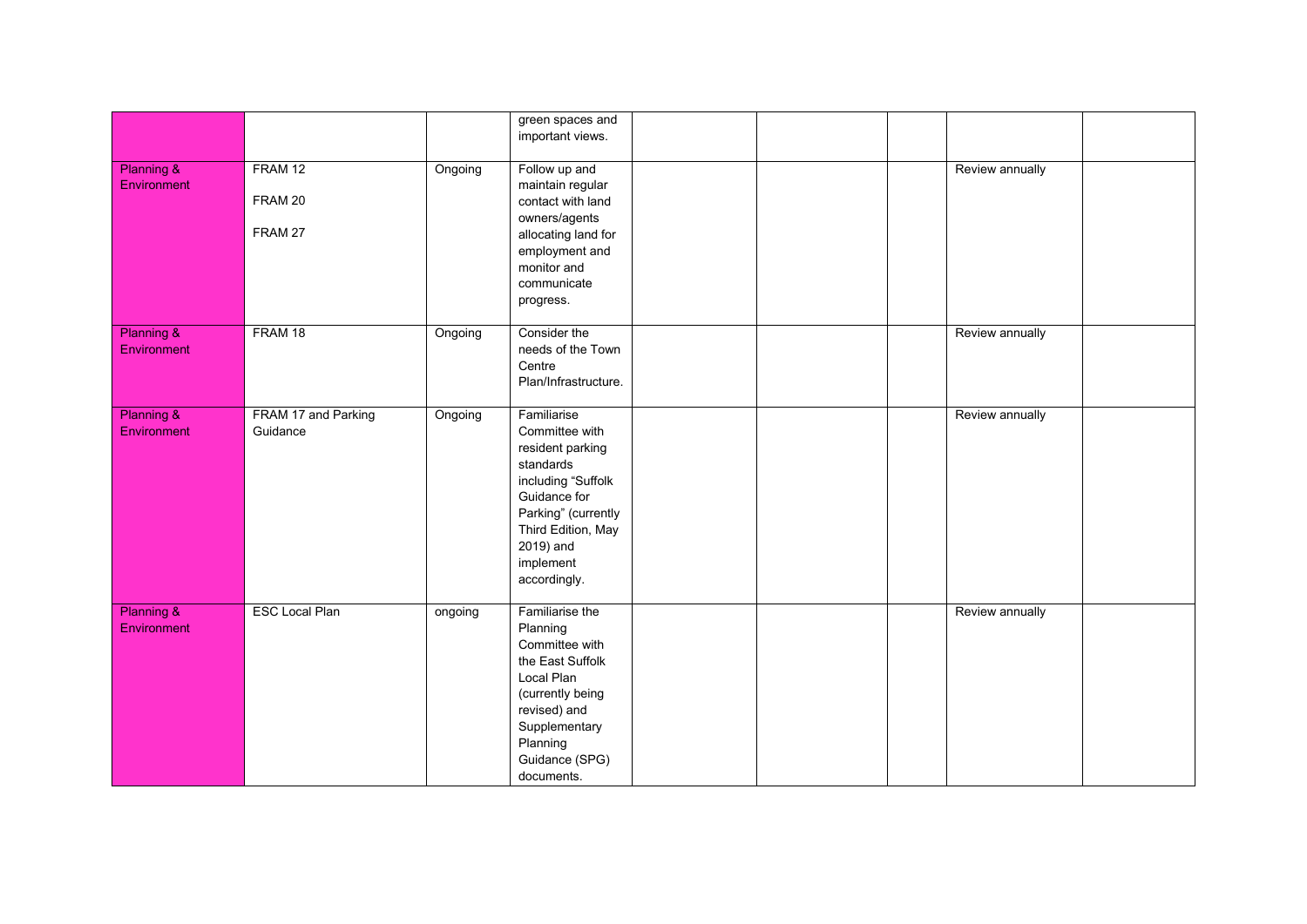| Planning &<br>Environment            | National Design Guide<br>Suffolk Design Street Guide                              |         | Note the National<br>Design Guide and<br>proposed Suffolk<br>Design Street<br>Guide                                                                        |  | Review annually |                                                                                                   |
|--------------------------------------|-----------------------------------------------------------------------------------|---------|------------------------------------------------------------------------------------------------------------------------------------------------------------|--|-----------------|---------------------------------------------------------------------------------------------------|
| Planning &<br><b>Environment</b>     | Maintain a watching brief for<br>environment issues across<br>the Council         | Ongoing | Core objective of<br>the Council                                                                                                                           |  |                 |                                                                                                   |
| <b>Planning &amp;</b><br>Environment | Monitor an Environment<br>Advisory Group, now titled<br>"Sustainable Framlingham" | Ongoing | Core objective of<br>the Council. The<br>AG should contain<br>representatives<br>from as wide as<br>possible a range<br>of stakeholders<br>within the town |  |                 | May 22:Agreed<br>to ask the<br>Council to<br>establish an<br>Environment<br><b>Advisory Group</b> |
| <b>UPDATED:</b>                      |                                                                                   |         |                                                                                                                                                            |  |                 |                                                                                                   |

8<sup>th</sup> February 2022

| <b>RESPONSIBLE</b> | <b>ACTION</b>                                      | <b>TIMING</b> | <b>REASON</b>                                                                                                                                 | <b>ENVIRONMENTAL</b><br><b>IMPACT</b> | <b>BUDGET/FUNDING</b><br><b>SOURCE</b> | <b>COST</b> | <b>AGREED</b><br><b>MILESTONES</b>                                                                                                                                   | <b>PROGRESS</b><br><b>AND DELIVERY</b> |
|--------------------|----------------------------------------------------|---------------|-----------------------------------------------------------------------------------------------------------------------------------------------|---------------------------------------|----------------------------------------|-------------|----------------------------------------------------------------------------------------------------------------------------------------------------------------------|----------------------------------------|
| RofW, H& Parking   | Implement town centre<br>parking strategy          | 2020-         | Parking strategy<br>developed 2016-7<br>by working group<br>and changes<br>necessitated by<br>introduction of<br>Civil Parking<br>Enforcement |                                       |                                        |             | Pay & display<br>Market Hill starts<br>14.2.22.<br>Negotiations<br>between ESC and<br>owners of The Elms<br>continue. Proposals<br>for on-street<br>changes with SCC |                                        |
| RofW, H& Parking   | Town-wide transport and<br>traffic management plan | 2020-         | Look at overall<br>needs of the town.<br>FRAM16                                                                                               |                                       |                                        |             | Integrated traffic<br>group set up 2020                                                                                                                              |                                        |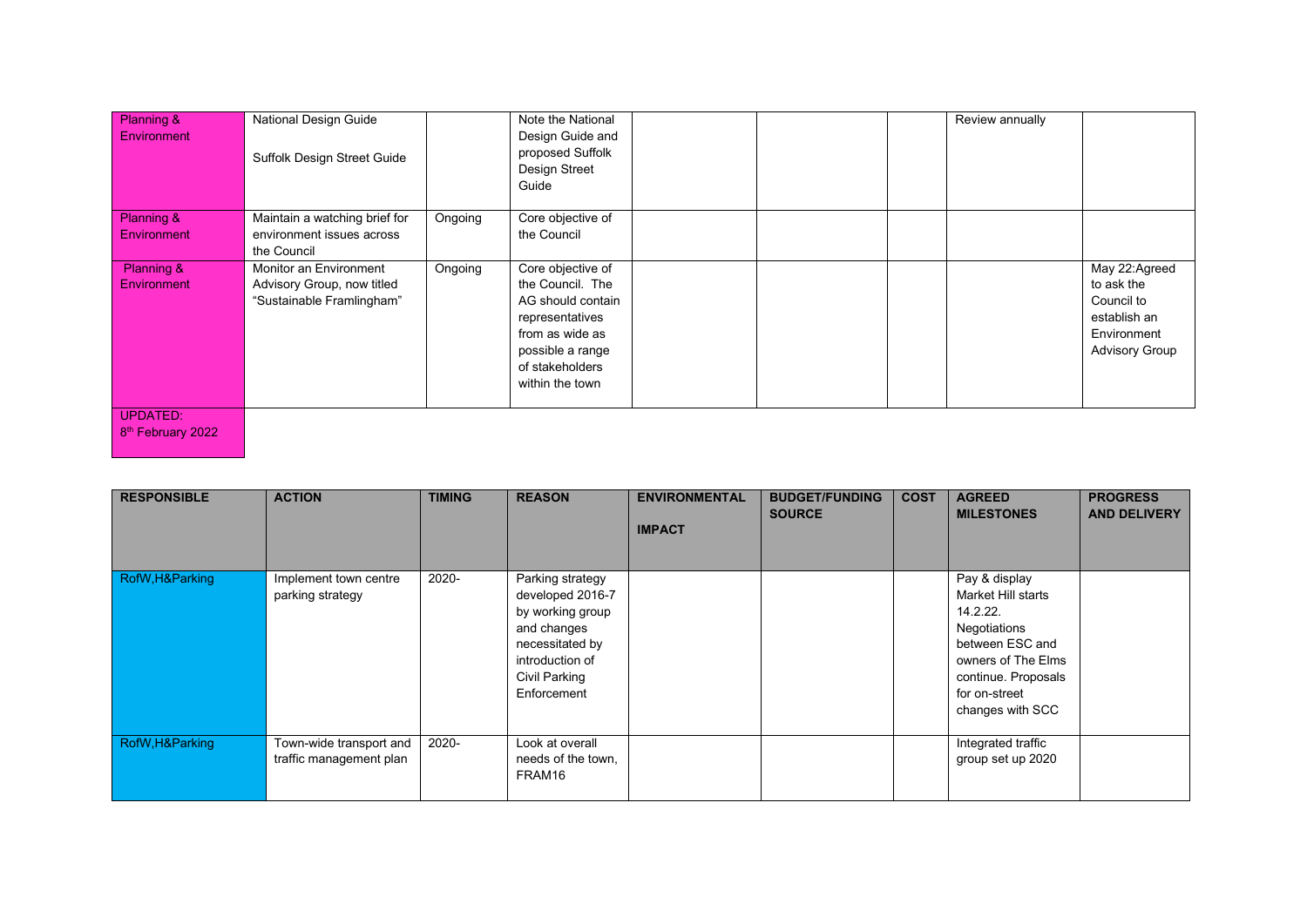| RofW, H& Parking | Increase bicycle use and<br>promote walking | $2021 -$ | FRAM15                                                                                                                |            |                   | Set up cycle working<br>group when Covid<br>restrictions allow.              |                                                                                        |
|------------------|---------------------------------------------|----------|-----------------------------------------------------------------------------------------------------------------------|------------|-------------------|------------------------------------------------------------------------------|----------------------------------------------------------------------------------------|
| RofW, H& Parking | East Suffolk CIL bid                        | $2018 -$ | Make road<br>junctions safer for<br>pedestrians<br>FRAM14                                                             |            |                   | Awaiting quote from<br><b>SCC for Pembroke</b><br>Rd/Mt Pleasant<br>junction |                                                                                        |
| RofW, H& Parking | Improve public transport<br>options         | 2019-    | Reduce reliance<br>on private<br>vehicles. Improve<br>links for non car<br>users to other<br>towns and<br>facilities. |            |                   |                                                                              | Katch taxi-bus to<br>Campsea Ashe<br>began running<br>trial service<br>Spring 2021     |
| RofW, H& Parking | Install/repair street lights                |          | Saving for<br>installation of new<br>and repair of<br>existing                                                        | 1901 £500  | <b>EMR</b><br>322 |                                                                              | Order placed<br>Dec 2021 for<br>pavement<br>lighting on Pigs<br>Meadow and<br>The Fens |
| RofW, H& Parking |                                             |          |                                                                                                                       |            |                   |                                                                              |                                                                                        |
| RofW, H& Parking |                                             |          |                                                                                                                       |            |                   |                                                                              |                                                                                        |
| RofW, H& Parking | Market Hill resurfacing -                   | $2020 -$ | Annual saving for<br>resurfacing and<br>repair                                                                        | 2310 £1000 | <b>EMR</b><br>324 |                                                                              |                                                                                        |
| RofW, H& Parking | <b>Traffic Regulation Order</b>             | 2022     | Annual Saving for<br>future TRO's due<br>2022                                                                         | 2315 £2000 | <b>EMR</b><br>340 |                                                                              |                                                                                        |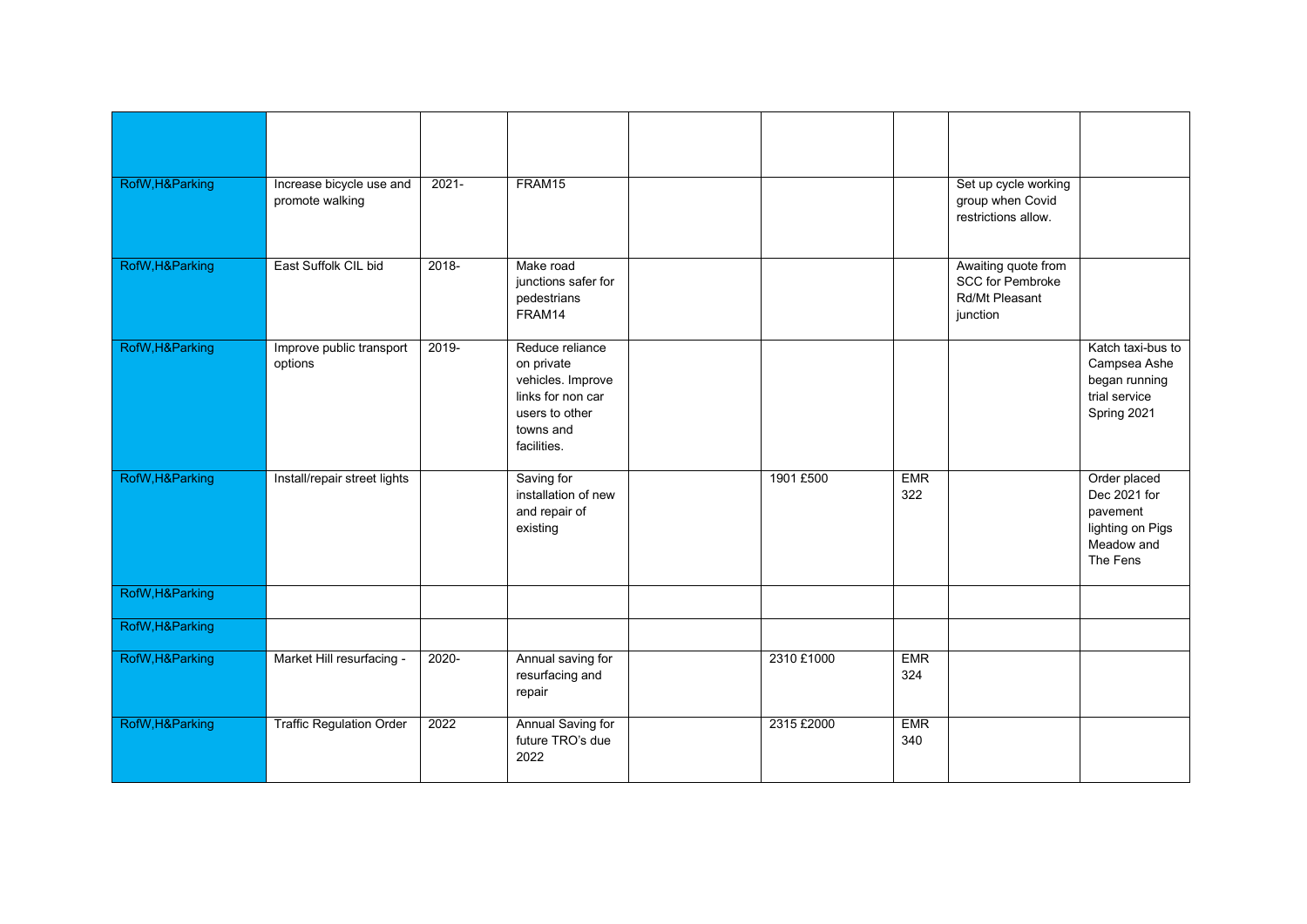|                  |                                                  |            | Could possibly be<br>done as part of<br>ESC changes<br>following<br>introduction of<br><b>CPE</b> |            |                   |                                                                                                                                                 |
|------------------|--------------------------------------------------|------------|---------------------------------------------------------------------------------------------------|------------|-------------------|-------------------------------------------------------------------------------------------------------------------------------------------------|
| RofW, H& Parking | <b>Recycling Project</b>                         | 2021/2022  | <b>Start-up Recycling</b><br><b>Working Group</b><br>(when resources<br>allow)                    | <b>TBC</b> | <b>TBC</b>        |                                                                                                                                                 |
| RofW, H& Parking | <b>GENERAL</b><br><b>MAINTENANCE</b>             |            |                                                                                                   |            |                   |                                                                                                                                                 |
| RofW, H& Parking | <b>Street Lighting Energy</b><br>and maintenance | Annual     | 82 parish owned<br>street lighting unts                                                           | 1902 £5000 |                   | Annual invoice<br>at the end of<br>March<br>Replacement of<br>street lights with<br>LED - short-<br>listed companies<br>interviewed Jan<br>2022 |
| RofW, H& Parking | Street furniture/Grit bins                       | On request | New and<br>replacement grit<br>bins and street<br>furniture                                       | 1906       | <b>TBC</b>        |                                                                                                                                                 |
| RofW, H& Parking | Market Hill repairs                              | Annual     | Repairs to<br>surfacing                                                                           | 1908 £500  | <b>EMR</b><br>324 |                                                                                                                                                 |
| RofW, H& Parking | SID issues                                       | Ongoing    | Repairs to<br>SID/saving for<br>additional SID<br>Review data<br>analysis (ongoing)               | 1909 £500  | <b>EMR</b><br>338 |                                                                                                                                                 |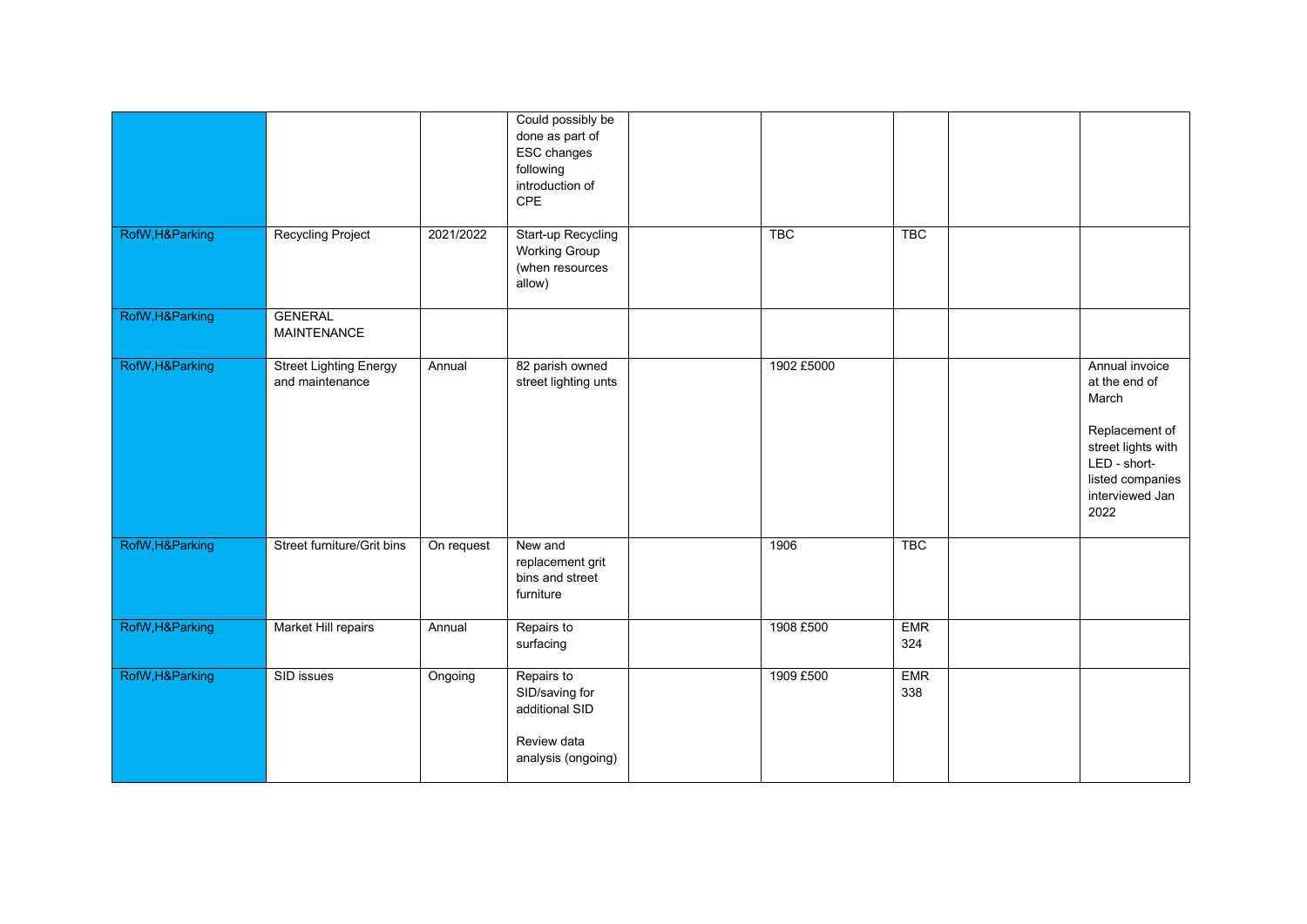| <b>RESPONSIBLE</b>                        | <b>ACTION</b>                                                            | <b>TIMING</b>     | <b>REASON</b>                                                           | <b>ENVIRONMENTAL</b><br><b>IMPACT</b> | <b>BUDGET/FUNDING</b><br><b>SOURCE</b> | <b>COST</b> | <b>AGREED</b><br><b>MILESTONES</b>                                                                                  | <b>PROGRESS &amp;</b><br><b>DELIVERY</b>                                                           |
|-------------------------------------------|--------------------------------------------------------------------------|-------------------|-------------------------------------------------------------------------|---------------------------------------|----------------------------------------|-------------|---------------------------------------------------------------------------------------------------------------------|----------------------------------------------------------------------------------------------------|
| <b>Strategy and</b><br>Development        | <b>Reformat Action Plan</b>                                              | April/May<br>2021 | Introduce clear<br>milestones<br>and committee<br>progress              |                                       | $\overline{N}$                         | Nil         | Action Plans to be<br>on monthly<br>Committee agendas                                                               | <b>Completed</b>                                                                                   |
| <b>Strategy and</b><br><b>Development</b> | <b>Strategic Plan follow</b><br>up                                       | Ongoing           | To monitor<br>progress and<br>deliver<br>priorities                     |                                       | $\overline{N}$                         | Nil         | Objectives and<br><b>Priorities</b><br>addressed in May<br>in round of<br>meetings<br><b>Review-January</b><br>2022 | <b>TBA</b><br>www.framlingham.co<br>$\underline{m}$<br><b>Review year end</b><br><b>March 2022</b> |
| <b>Strategy and</b><br>Development        | Continuous update of<br>Infrastructure<br><b>Investment Plan</b>         | Ongoing           | To report local<br>CIL allocations<br>and<br>expenditure                |                                       | Nil                                    | Nil         | Reissued<br>April/July/Oct and<br>Jan 2022                                                                          | FIIP Report on<br>www.framlingham.co<br>$\underline{m}$                                            |
| <b>Strategy and</b><br><b>Development</b> | Work with CEP to<br>develop a town wide<br>events/programme/calen<br>dar | Ongoing           | Partnership<br>and<br>collaboration/i<br>mprove the<br>towns<br>economy |                                       | Nil                                    | Nil         |                                                                                                                     | Work in progress<br>with FBA and<br>People & Places                                                |
| <b>Strategy and</b><br><b>Development</b> | Work with H RofW&P to<br>develop a Transport and                         | End 2021          | To assist in<br>achieving<br>increased                                  |                                       | Local CIL                              | Unkno<br>wn | WG in place June<br>2021 Reinstated<br>September                                                                    | Resource issue                                                                                     |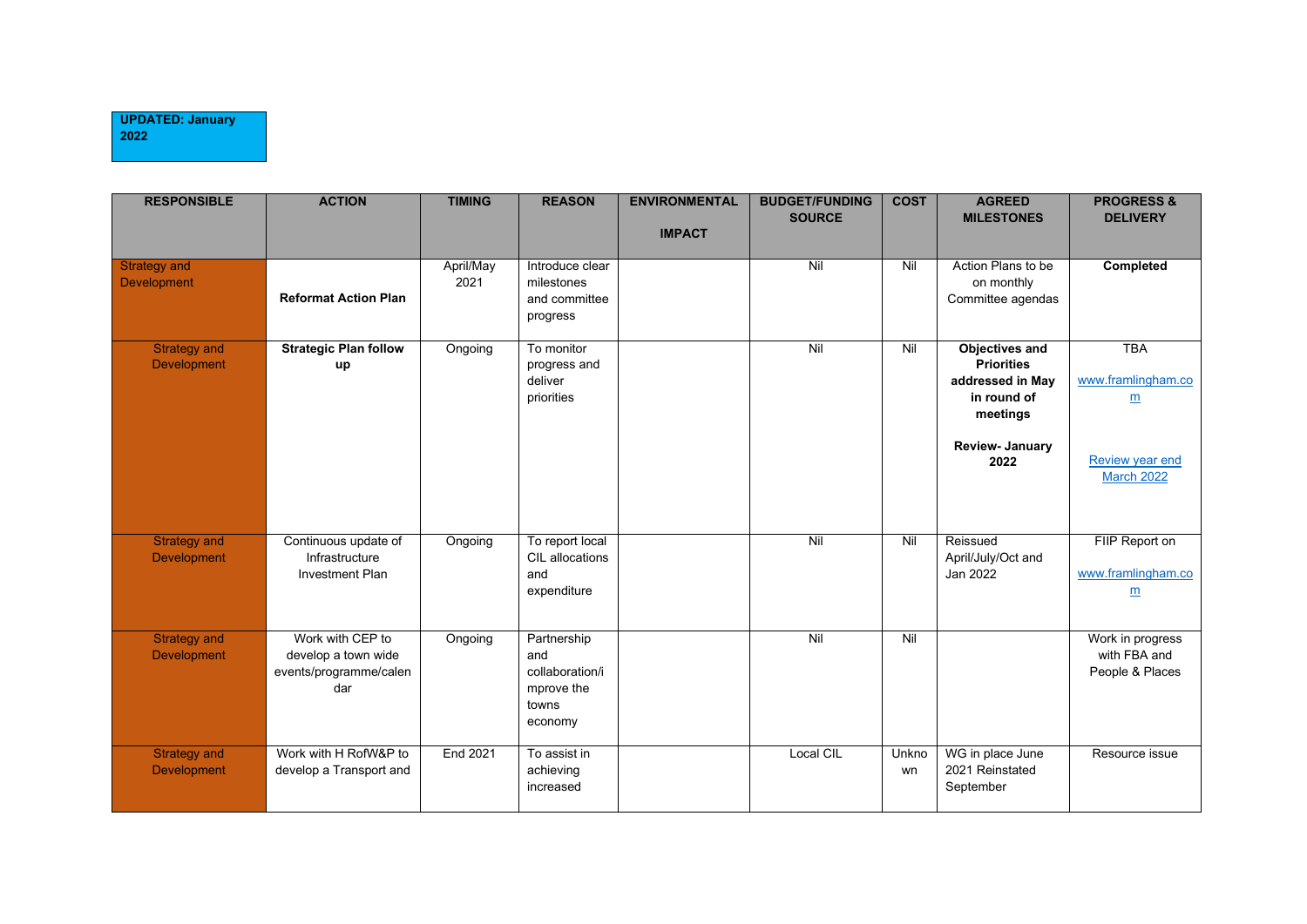|                                           | <b>Traffic Management</b><br>Plan                           |                       | safety, mobility<br>and<br>environment<br>targets                                                                                                               |                                |             |                                                  |                                                                                                             |
|-------------------------------------------|-------------------------------------------------------------|-----------------------|-----------------------------------------------------------------------------------------------------------------------------------------------------------------|--------------------------------|-------------|--------------------------------------------------|-------------------------------------------------------------------------------------------------------------|
| <b>Strategy and</b><br><b>Development</b> | Provide input to People<br>and Places Project run<br>by ESC | Ongoing               | To raise<br>funding for the<br>town centre<br>and contribute<br>to the success<br>of the<br>Strategic Plan<br>objectives                                        | £10,000<br><b>ESTI Funding</b> | Unkno<br>wn | Joint proposal<br>October 2021<br><b>FBA/FTC</b> | Meeting ESC<br>25/10/21<br>Application made<br>Jan 2022 for 21/22<br><b>Budget</b>                          |
| <b>Strategy and</b><br><b>Development</b> | To prepare and manage<br>the Framlingham NP<br>Review       | May 2021-<br>May 2023 | Update of NP<br>Planning<br>policies.<br>Revised<br>Housing<br>targets<br>Changes in<br>Community<br>Infrastructure<br>priorities.<br>Regulatory<br>requirement | £8,000                         | <b>TBA</b>  | As set out in the<br>FNP timing plan             | FTC approval<br>SLA agreed with<br><b>ESC</b><br>Public Launch<br>28/10/21<br>Launch Event 28th<br>Oct 2021 |
| Updated: 18/01/2022                       |                                                             |                       |                                                                                                                                                                 |                                |             |                                                  |                                                                                                             |

| <b>RESPONSIBLE</b>         | <b>ACTION</b>                                             | <b>TIMING</b>                    | <b>REASON</b>                                                        | <b>ENVIRONMENTAL</b><br><b>IMPACT</b> | <b>BUDGET/FUNDING</b><br><b>SOURCE</b> | <b>COST</b> | <b>AGREED</b><br><b>MILESTONES</b> | <b>PROGRESS AND</b><br><b>DELIVERY</b> |
|----------------------------|-----------------------------------------------------------|----------------------------------|----------------------------------------------------------------------|---------------------------------------|----------------------------------------|-------------|------------------------------------|----------------------------------------|
| <b>Lands &amp; Markets</b> | <b>CEMETERY:</b>                                          |                                  |                                                                      |                                       |                                        |             |                                    |                                        |
| Lands & Markets            | Develop forward plan<br>for cemetery extension<br>FRAM 24 | On-going<br>long term<br>project | Acreage and<br>cost<br>Cemetery 1.91<br>Hectares = 4ac<br>31350.69ft |                                       | 2309<br>£2000 to EMR<br>annual saving  |             |                                    |                                        |

Updated: 18/01/2022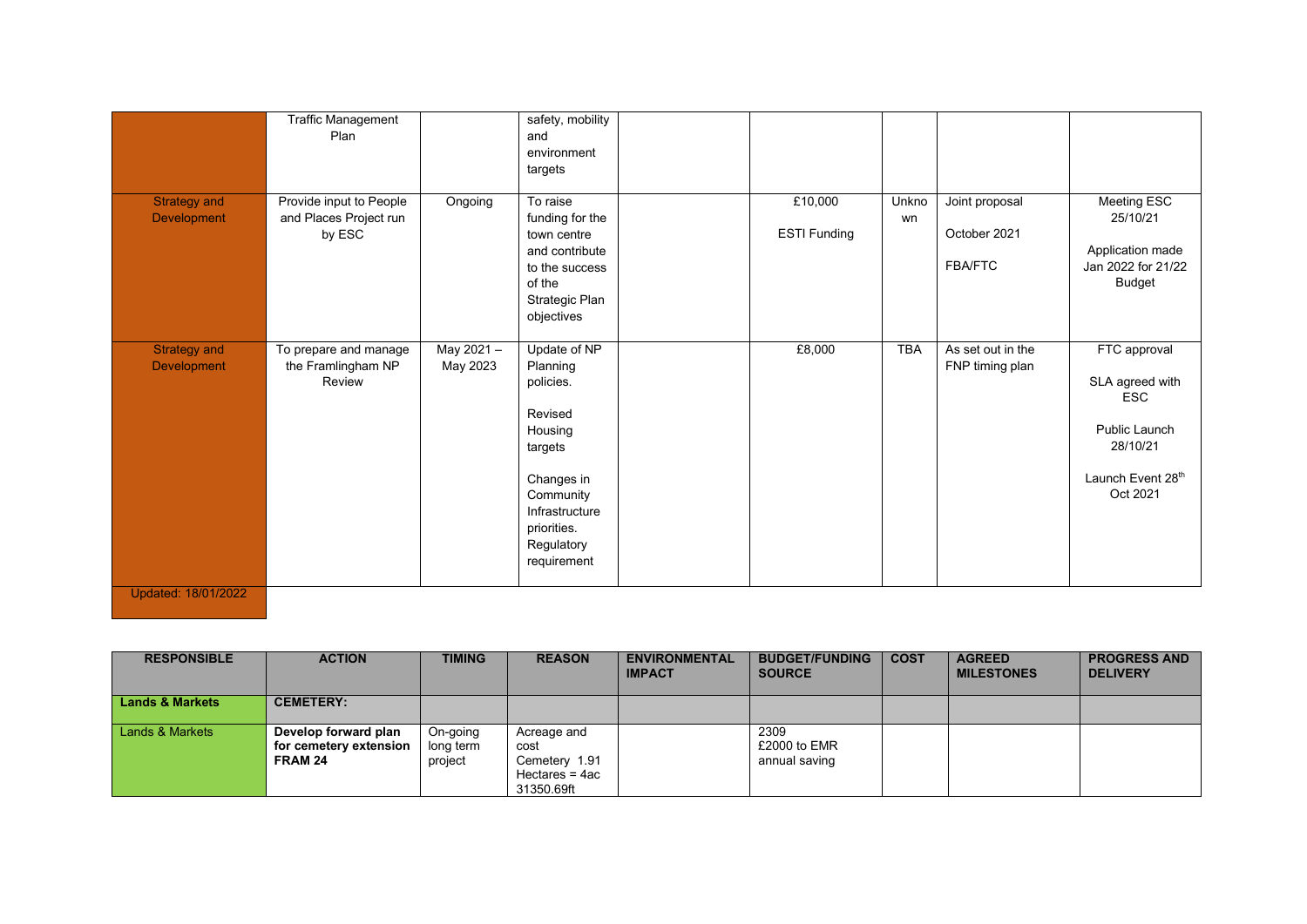|                            |                                                                 |           | Annual saving to<br><b>EMR 321</b><br>Consult with Full<br>Council whether<br>FTC continues<br>as a Burial<br>Authority before<br>embarking on<br>the purchase of<br>land |                                 |                                                          |                                                                                                                                                                                                                         |                                       |
|----------------------------|-----------------------------------------------------------------|-----------|---------------------------------------------------------------------------------------------------------------------------------------------------------------------------|---------------------------------|----------------------------------------------------------|-------------------------------------------------------------------------------------------------------------------------------------------------------------------------------------------------------------------------|---------------------------------------|
| <b>Lands &amp; Markets</b> | <b>PAGEANT FIELD:</b>                                           |           |                                                                                                                                                                           |                                 |                                                          |                                                                                                                                                                                                                         |                                       |
| <b>Lands &amp; Markets</b> | Implement policy on<br>'Community Growing<br>Spaces'<br>FRAM 10 | On-going  | Liaise with<br>Greener Fram                                                                                                                                               |                                 |                                                          |                                                                                                                                                                                                                         |                                       |
| <b>Lands &amp; Markets</b> | <b>Play House</b>                                               | 2021/2022 | Upgrade/new<br>equipment:                                                                                                                                                 | Ents Reserve                    | £2,395.0<br>0                                            | Play House - survey<br>via FTC newsletter<br>and playgroups etc<br>of ideas for<br>replacement - April<br>2021<br>Consultation with<br>toddler groups 2021<br>Quotations being<br>sought<br>Further upgrades<br>ongoing | Playhouse<br>Completed August<br>2021 |
| <b>Lands &amp; Markets</b> | <b>Play Area fencing</b><br>replacement                         | 2021      | Upgrade replace<br>fencing                                                                                                                                                | Local CIL<br>c£12,000           |                                                          | Updated quotation<br>being sought March<br>2021 Agreed                                                                                                                                                                  | Completed June<br>2021                |
| <b>Lands &amp; Markets</b> | <b>Boules Pitch</b>                                             | 2021      | <b>Town Survey</b><br>2020 -positive<br>response to new<br>Boules pitch on<br>the Pageant<br>Field                                                                        | <b>ESC Sports Space</b><br>fund | £6,671.4<br>0<br>$+£385$<br>increase<br>d cost<br>agreed | Quotations sought -<br><b>June 2020</b><br>Approved Full<br>Council 1/10/20<br><b>Installation Spring</b><br>2021                                                                                                       | Completed June<br>2021                |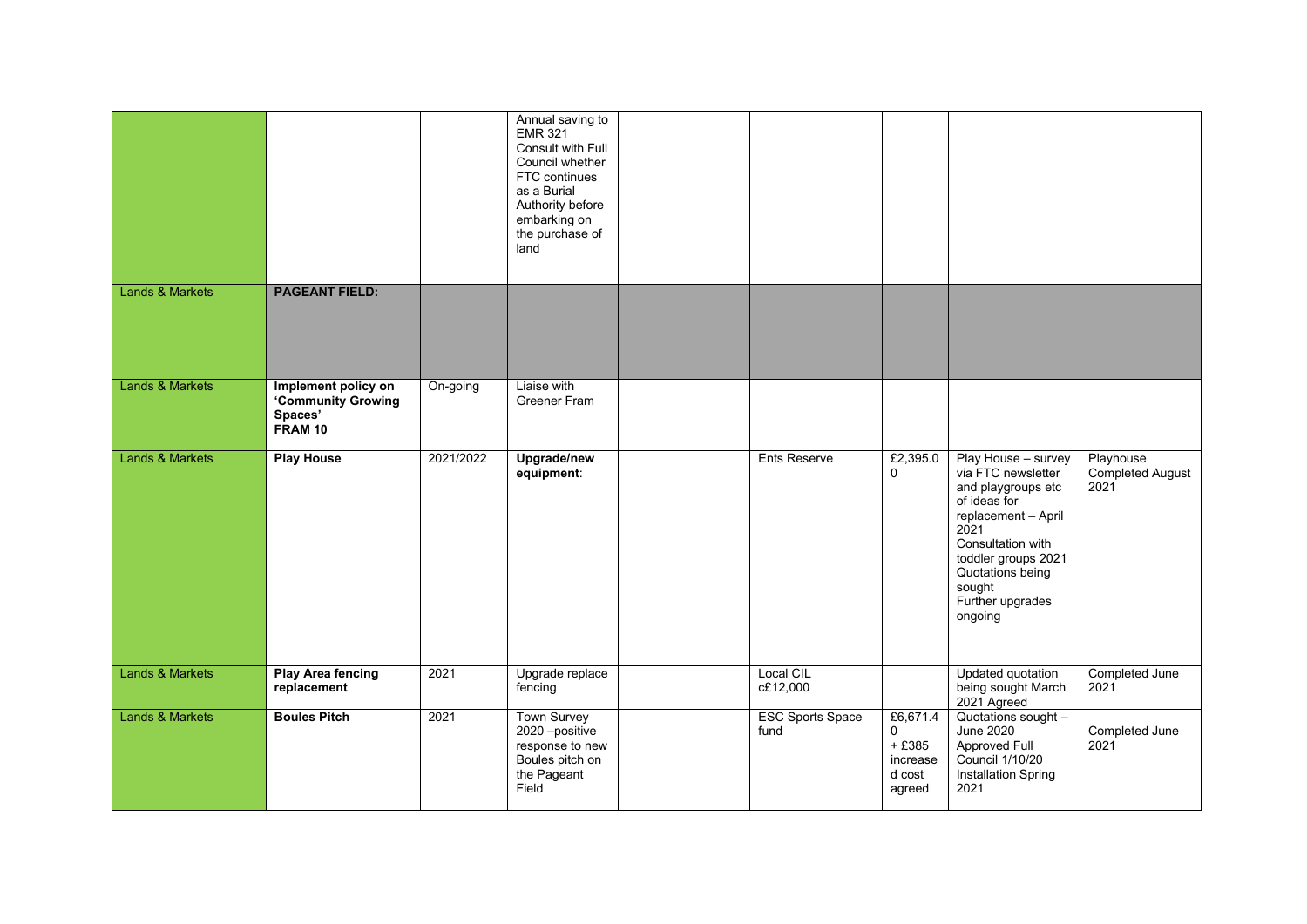|                            |                                                                                                                                     |         |                                                                                                                          |                                 | April<br>2021        |                                                                                                                                                                                                                                                             |                                                                                                       |
|----------------------------|-------------------------------------------------------------------------------------------------------------------------------------|---------|--------------------------------------------------------------------------------------------------------------------------|---------------------------------|----------------------|-------------------------------------------------------------------------------------------------------------------------------------------------------------------------------------------------------------------------------------------------------------|-------------------------------------------------------------------------------------------------------|
| Lands & Markets            | <b>Replacement Litter</b><br><b>bins</b>                                                                                            | 2021    | Replacement<br>and new litter<br>bins                                                                                    |                                 | 1504                 | Quotations and<br>options received<br>Consider after new<br>fencing installed                                                                                                                                                                               | Completed<br>January 2022                                                                             |
| <b>Lands &amp; Markets</b> | <b>Concrete Table Tennis</b><br><b>Table</b>                                                                                        | 2021    | <b>Town Survey</b><br>2020-<br>Positive<br>response                                                                      | <b>ESC Sports Space</b><br>fund | £1,470.0<br>$\Omega$ | Quotation agreed<br>Installation Spring<br>2021                                                                                                                                                                                                             | Completed June<br>2021                                                                                |
| <b>Lands &amp; Markets</b> | New pathway from<br>existing drive to<br><b>Pavilion</b>                                                                            | 2021    | To enable<br>pedestrian<br>movement                                                                                      | Local CIL                       | £4,110.0<br>0        | Options and<br>quotations being<br>sought $-$ Feb 2021<br>Agreed                                                                                                                                                                                            | Completed<br>September 2021                                                                           |
| <b>Lands &amp; Markets</b> | <b>SKATE PARK:</b>                                                                                                                  |         |                                                                                                                          |                                 |                      |                                                                                                                                                                                                                                                             |                                                                                                       |
| Lands & Markets            | <b>TREES</b>                                                                                                                        |         |                                                                                                                          |                                 |                      |                                                                                                                                                                                                                                                             |                                                                                                       |
| <b>Lands &amp; Markets</b> | <b>Tree Planting Plan</b><br><b>Replacement trees for</b><br>those felled                                                           | ongoing | Replacement<br>trees for those<br>felled<br>And addition of<br>new ornamental<br>hawthorns to<br>Cemetery tree<br>avenue | <b>EMR 343</b><br>Donated       |                      | Further planting<br>agreed for Winter<br>2021<br>2 new and 1<br>replacement<br>Hawthorns planted<br>in Cemetery<br>Flowering Cherry for<br><b>PF</b>                                                                                                        | Completed<br>January 2022                                                                             |
| Lands & Markets            | <b>Tree Management Plan</b><br>and Schedule -<br>separate document<br><b>Pageant Field</b><br><b>Fens</b><br>Cemetery<br>Churchyard | 2019    | <b>Tree Surveys for</b><br>4 areas                                                                                       | Budget 1613                     |                      | PF all tree works<br>identified<br>Fens all tree works<br>identified<br>Cemetery all tree<br>works identified<br>Churchyard all tree<br>works identified.<br>Ongoing programme<br>of works for<br>2021/2022 2 x<br>Limes to be felled<br>and rest pollarded | December 2019<br>March 2021<br>March 2021<br>February 2021<br>Completion<br>expected February<br>2022 |
| <b>Lands &amp; Markets</b> | <b>St Michael's</b><br>Churchyard:                                                                                                  |         |                                                                                                                          |                                 |                      |                                                                                                                                                                                                                                                             |                                                                                                       |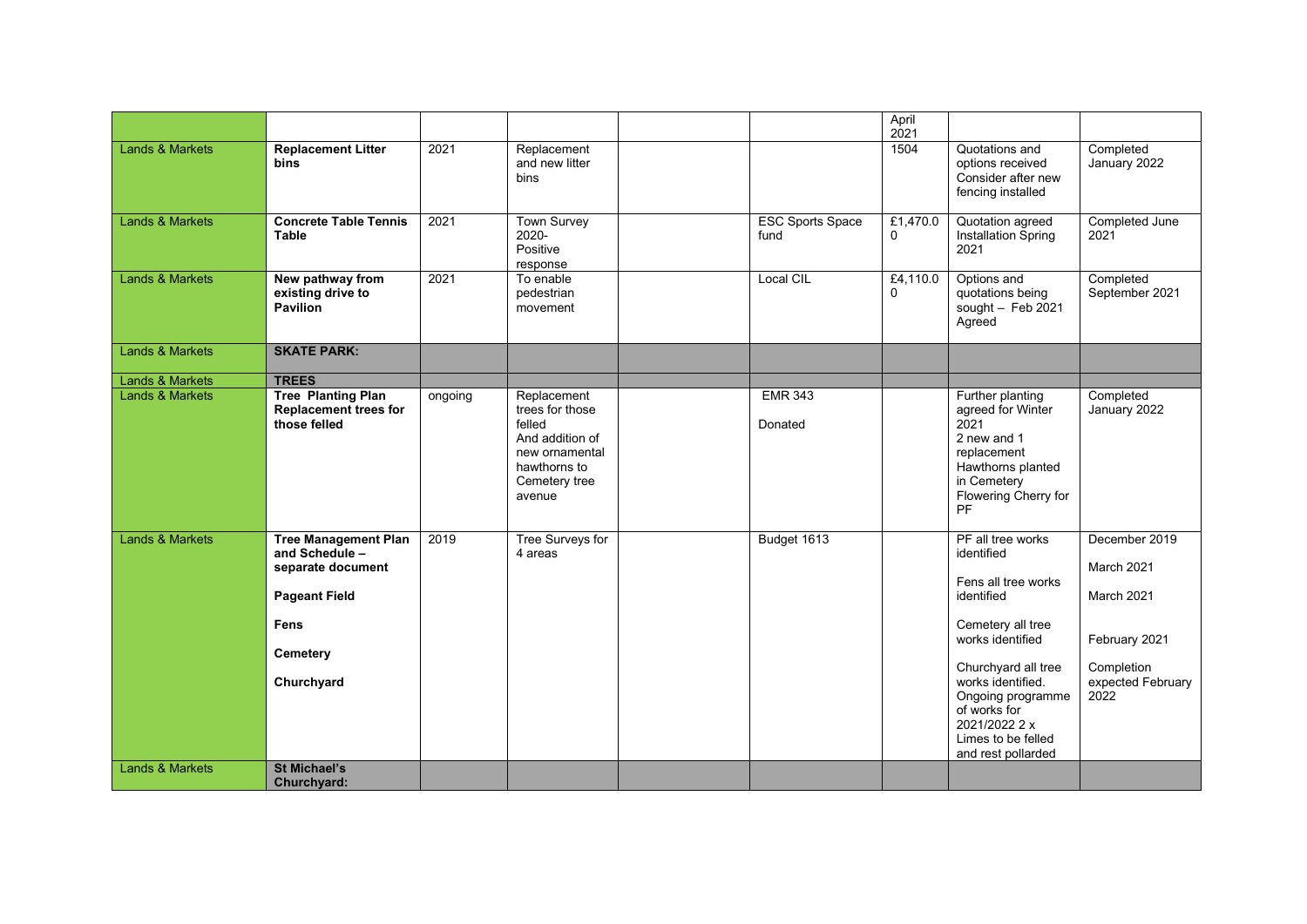| <b>Lands &amp; Markets</b> |                                   |           |                                         |                  |                      |                                                                                                                                                                                                                                                                                                                                                                                                                                                                                                                                                    |                            |
|----------------------------|-----------------------------------|-----------|-----------------------------------------|------------------|----------------------|----------------------------------------------------------------------------------------------------------------------------------------------------------------------------------------------------------------------------------------------------------------------------------------------------------------------------------------------------------------------------------------------------------------------------------------------------------------------------------------------------------------------------------------------------|----------------------------|
|                            |                                   |           |                                         |                  |                      |                                                                                                                                                                                                                                                                                                                                                                                                                                                                                                                                                    |                            |
| <b>Lands &amp; Markets</b> | FENS:                             |           |                                         |                  |                      |                                                                                                                                                                                                                                                                                                                                                                                                                                                                                                                                                    |                            |
| <b>Lands &amp; Markets</b> | <b>Friends of the Fens</b>        |           | <b>Working Group</b><br>Formed          |                  |                      |                                                                                                                                                                                                                                                                                                                                                                                                                                                                                                                                                    |                            |
| <b>Lands &amp; Markets</b> | <b>RIVERSIDE:</b>                 |           |                                         |                  |                      |                                                                                                                                                                                                                                                                                                                                                                                                                                                                                                                                                    |                            |
| Lands & Markets            | <b>Cleaning of river</b><br>banks | 2019-2021 |                                         |                  |                      | FBA contribution<br>£100 in 2017 and<br>2018 but not in 2019<br>Meet with<br><b>Environment Agency</b><br>and SCC to discuss<br>management - July<br>2019<br>River cleared by Co-<br>op - October 2019<br>Future planning on<br>management of<br>area. Co-op<br>(Owners) FTC and<br>Environment Agency<br>- November 2019<br>Meeting with EA and<br>Co-op to review<br>management<br>$ongoing -$<br>November 2020<br>deferred due to<br>Covid-19<br>E A Report received<br>January 2021<br>Awaiting response<br>from Co-op Retail<br>December 2021 |                            |
| <b>Lands &amp; Markets</b> | <b>ALLOTMENTS:</b>                |           |                                         |                  |                      |                                                                                                                                                                                                                                                                                                                                                                                                                                                                                                                                                    |                            |
| Lands & Markets            | <b>Replacement Fencing</b>        | 2021      | New fencing<br>around the<br>Allotments | <b>LOCAL CIL</b> | £2,650.0<br>$\Omega$ | Work scheduled for<br>2021                                                                                                                                                                                                                                                                                                                                                                                                                                                                                                                         | Completed<br>December 2021 |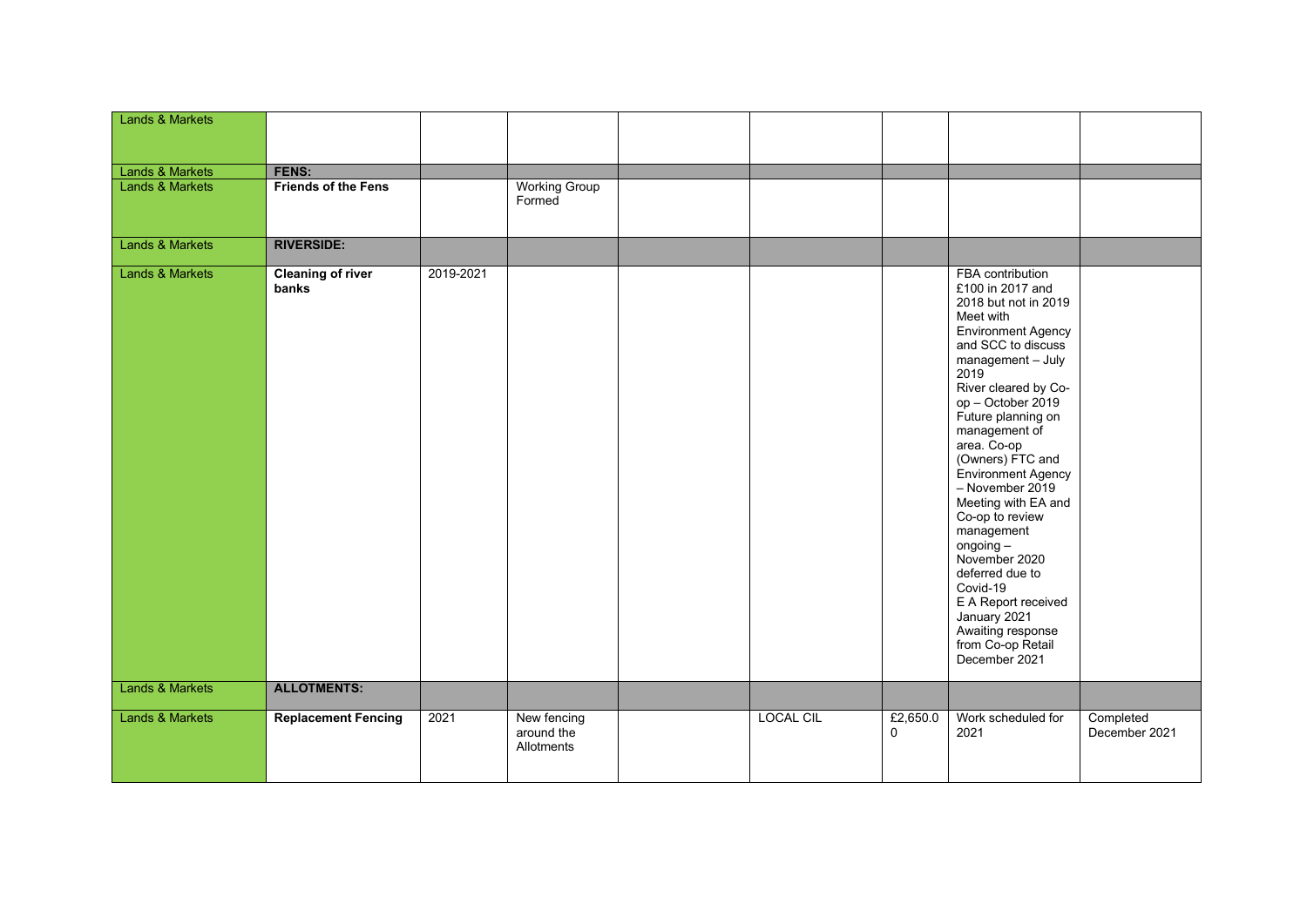| <b>Lands &amp; Markets</b> | <b>Land for additional</b><br><b>Allotments</b>                                                                             | ongoing            | $21$ new<br>residents on the<br>Allotment<br>Waiting List due<br>to new housing<br>having smaller<br>gardens                                                                                               |                                                                   |                       |                                                 | <b>Extending current</b><br>area not agreed by<br>Landowner<br>Identify suitable new<br>land – offer of site<br>on Brook Lane being<br>investigated April<br>2021. Second offer<br>of land July 2021<br>ongoing<br>Saxmundham Road<br>being investigated<br>October 2021 | August 2021<br>Meeting with<br>landowners -<br>ongoing |
|----------------------------|-----------------------------------------------------------------------------------------------------------------------------|--------------------|------------------------------------------------------------------------------------------------------------------------------------------------------------------------------------------------------------|-------------------------------------------------------------------|-----------------------|-------------------------------------------------|--------------------------------------------------------------------------------------------------------------------------------------------------------------------------------------------------------------------------------------------------------------------------|--------------------------------------------------------|
| Lands & Markets            | <b>GENERAL</b><br><b>MAINTENANCE</b>                                                                                        |                    |                                                                                                                                                                                                            |                                                                   |                       |                                                 |                                                                                                                                                                                                                                                                          |                                                        |
| <b>Lands &amp; Markets</b> | Grounds &<br><b>Maintenance Contract</b><br>$1/11/18 - 31/10/23$<br><b>Handy Person</b><br>Contract<br>$1/11/18 - 31/10/23$ | 2018-2023          | Advertised-<br>deadline 31/7/18<br>Lands<br>Committee<br>19/9/18<br><b>Full Council</b><br>decision 4/10/18<br>Completed.<br>Incorporated in<br><b>G&amp;P</b> Contract<br>2018-2023<br>Review due<br>2021 |                                                                   | Budget 1644           | £25,000                                         | Reviewed 6 <sup>th</sup> April<br>2021<br>Contract to be<br>confirmed to<br>31/10/2023 Full<br>Council 2021                                                                                                                                                              | Monthly invoice                                        |
| <b>Lands &amp; Markets</b> | <b>Pageant Field</b><br>grass/hedge cutting<br><b>Contract - Annual</b>                                                     |                    | <b>SCN</b><br>(2021/2022) 17<br>cut and strims<br>during 34 week<br>period                                                                                                                                 |                                                                   | Budget 1502<br>£2,400 | £,2035.5<br>$\overline{4}$                      |                                                                                                                                                                                                                                                                          | Annual Invoice                                         |
| Lands & Markets            | <b>Fens Grass cutting</b><br><b>Contract - Annual</b>                                                                       |                    | James Rogers<br>Agricultural Ltd -<br>(2021/2022)                                                                                                                                                          | To increase flora<br>and fauna and<br>increased carbon<br>capture | Budget 1617<br>£600   | £65 per<br>cut<br>£400<br>final cut<br>and rake | Meeting with SWT to<br>determine<br>Management Plan<br>for $2022 -$ January<br>2022                                                                                                                                                                                      |                                                        |
| Lands & Markets            | <b>Cemetery Summer cut</b>                                                                                                  | Annual<br>budgeted | 2021 - quotation<br>received same<br>cost as last                                                                                                                                                          | To increase flora<br>and fauna and                                | Budget 1617<br>£1,000 | £900                                            | 2022 cut to be<br>considered in July<br>2022                                                                                                                                                                                                                             | <b>Completed Aug</b><br>2021                           |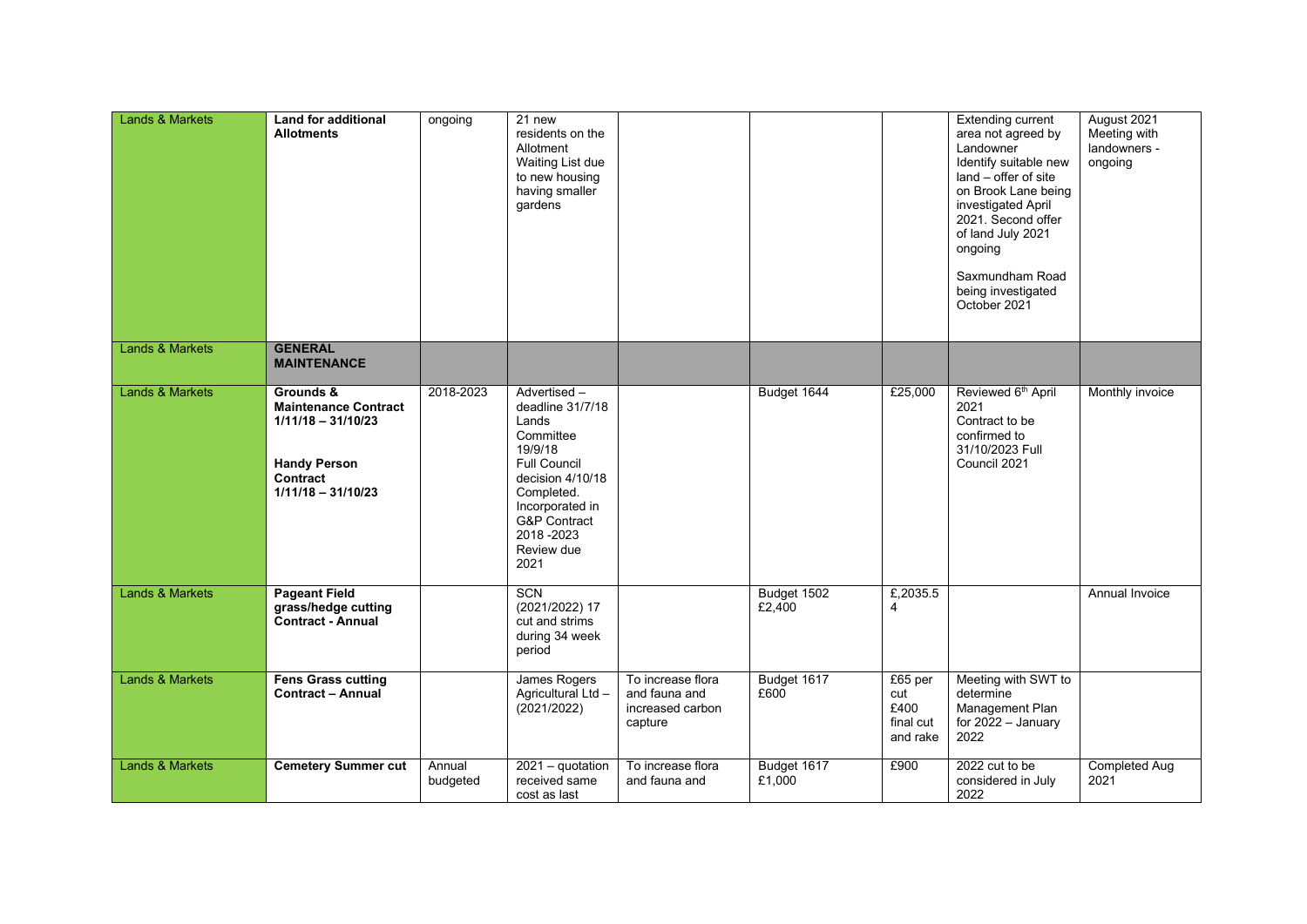|                            |                                                          | cost (August | 10years agreed<br>Full Council July<br>2021                                                                                                                                                                                                           | increased carbon<br>capture |                       |                                                               |                                                 |                                 |
|----------------------------|----------------------------------------------------------|--------------|-------------------------------------------------------------------------------------------------------------------------------------------------------------------------------------------------------------------------------------------------------|-----------------------------|-----------------------|---------------------------------------------------------------|-------------------------------------------------|---------------------------------|
| <b>Lands &amp; Markets</b> | <b>Cemetery Memorial</b><br><b>Rose Garden</b>           |              | Replacement<br>roses and<br>general<br>maintenance<br>Two new rose<br>beds<br>constructed<br>November 2019<br>Replacement of<br>timber frame in<br>Rose Bed 1<br>completed<br>November 2020<br>Volunteer<br>carries out<br>weeding and<br>deadheading |                             | Budget1615<br>£200    |                                                               | Quotation for bark<br>mulch agreed July<br>2021 | <b>Completed August</b><br>2021 |
| <b>Lands &amp; Markets</b> | <b>Pageant Field Pavilion</b><br><b>Toilet Cleaning</b>  |              | $SCN - 3$ days<br>per week -<br>£3,823<br>(Only 1 toilet<br>open)                                                                                                                                                                                     |                             | Budget 1510           |                                                               | Contract to be<br>reviewed January<br>2022      | Annual invoice                  |
| <b>Lands &amp; Markets</b> | <b>Pageant Field Pavilion</b><br><b>Income from Hire</b> |              | Income from hire<br>-£15 per 4 hour<br>session 9-1, 1-<br>$5, 5-9)$<br>Reduced to £10<br>for local non-<br>profit<br>organisations                                                                                                                    |                             | Budget 1577<br>£1,500 |                                                               | Charges to be<br>reviewed January<br>2022       |                                 |
| <b>Lands &amp; Markets</b> | <b>Pageant Field Pavilion</b><br>Caretaker/Cleaner       |              | Contract 1 hour<br>per week plus<br>retainer start 01-<br>$01 - 21$                                                                                                                                                                                   |                             | Budget 1510           | £85 per<br>$month +$<br>extra<br>hours $@$<br>£13 per<br>hour | Contract to be<br>reviewed January<br>2022      |                                 |
| Lands & Markets            | <b>Pageant Field Gates</b>                               |              | Annual<br>refurbishment<br>and painting as<br>required                                                                                                                                                                                                |                             | Budget 1504           |                                                               |                                                 |                                 |
| <b>Lands &amp; Markets</b> | Installation of<br>replacement safety                    |              | Ongoing<br>programme of                                                                                                                                                                                                                               |                             | Budget 1504           | £3.240.6<br>$\mathbf 0$                                       | Work scheduled for<br>May 2021                  | Completed July<br>2021          |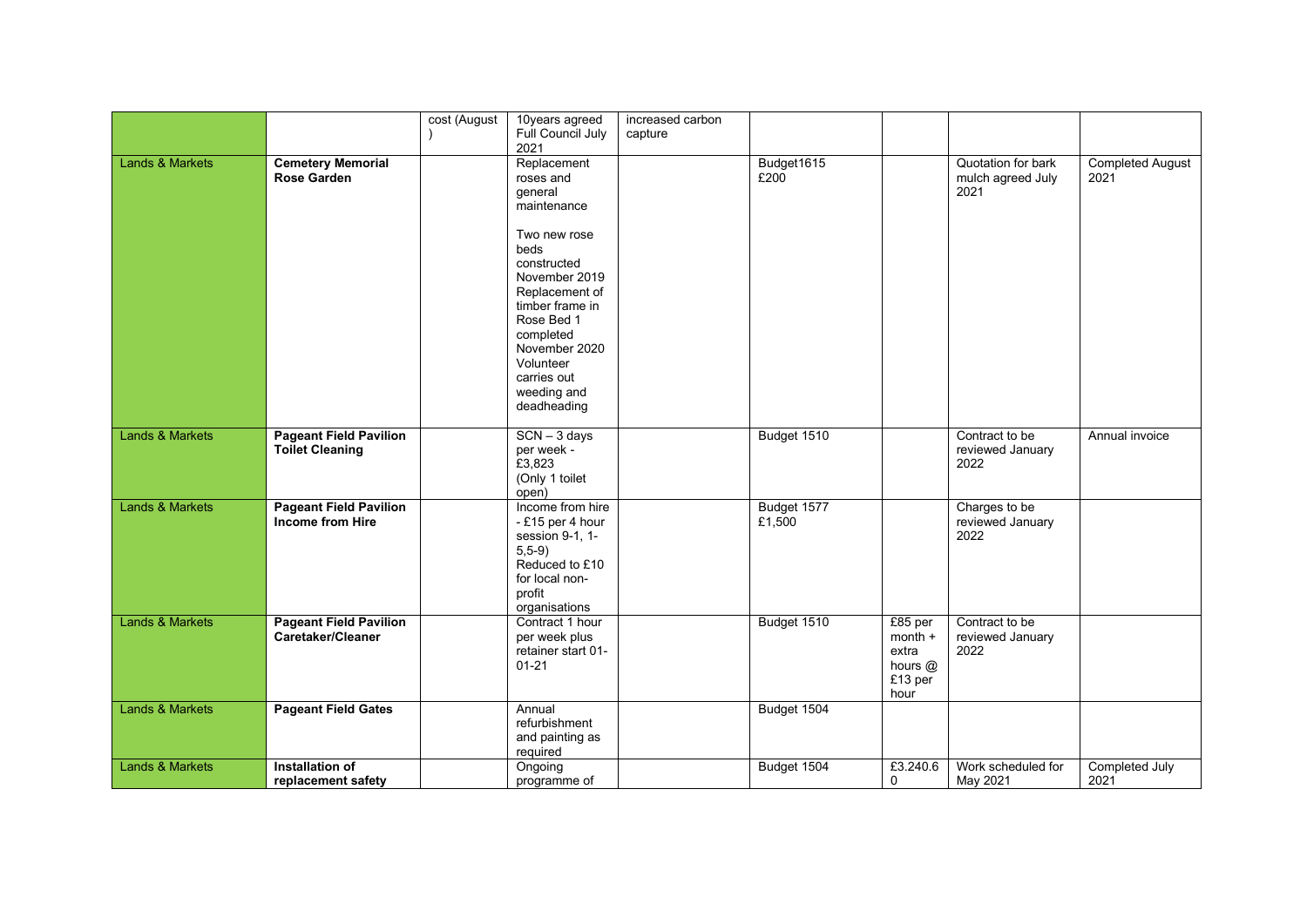| <b>Lands &amp; Markets</b> | surfacing to all play<br>equipment<br><b>CCTV Maintenance</b>                                 |                             | works 2018 -<br>2021<br>Spica and<br>$S$ upanova –<br>quotation Feb<br>2021 Agreed<br>Annual<br>maintenance<br>contract 2021<br>Westrock CCTV<br>$+$<br>repairs/replacem | Budget 1512<br>£2,300 | £1,531.5<br>3 | Contract to be<br>reviewed January<br>2022                                                      | Annually                                   |
|----------------------------|-----------------------------------------------------------------------------------------------|-----------------------------|--------------------------------------------------------------------------------------------------------------------------------------------------------------------------|-----------------------|---------------|-------------------------------------------------------------------------------------------------|--------------------------------------------|
| <b>Lands &amp; Markets</b> | <b>Annual Inspection of</b><br><b>Pageant Field Play</b><br>equipment and<br><b>Skatepark</b> |                             | ents<br>Due Autumn<br>2020 - quotation<br>agreed June<br>2020<br>Deferred to June<br>2021 due to<br>Covid-19                                                             | Budget 1505           | £250          |                                                                                                 | Annually<br>(completed<br>October 2021)    |
| <b>Lands &amp; Markets</b> | <b>Skate Park</b><br><b>Maintenance</b>                                                       |                             | General repairs<br>as necessary                                                                                                                                          | Budget 1508           | £500          | Ongoing inspections                                                                             |                                            |
| <b>Lands &amp; Markets</b> | <b>War Memorial</b>                                                                           |                             | Cleaning<br>Due $2021 -$<br>deferred due to<br>Covid-19                                                                                                                  | Budget 1611           | £290          | Subject to inspection                                                                           |                                            |
| <b>Lands &amp; Markets</b> | <b>Town Clock repairs</b><br>and annual service                                               | 2018/19/20                  | Service and<br>pendulum repair<br><b>Annual Service</b><br>Annual service<br>and identified<br>maintenance                                                               | Budget 1610           | £500          | Service due October<br>2021<br>Waiting for date for<br>work to be carried<br>out - January 2022 | April 2018<br>October 2019<br>October 2020 |
| <b>Lands &amp; Markets</b> | Fens general<br>maintenance<br>(excluding tree work)                                          | Annual<br>Budgeted<br>costs | General repairs<br>(seats etc)<br>carried out by<br>G&P Contractor<br>as and when<br>required.                                                                           | Budget 1621<br>£50    |               | 1 new seat donated<br>- due January 2022<br>2 'Chat Benches'<br>considered -<br>Application for |                                            |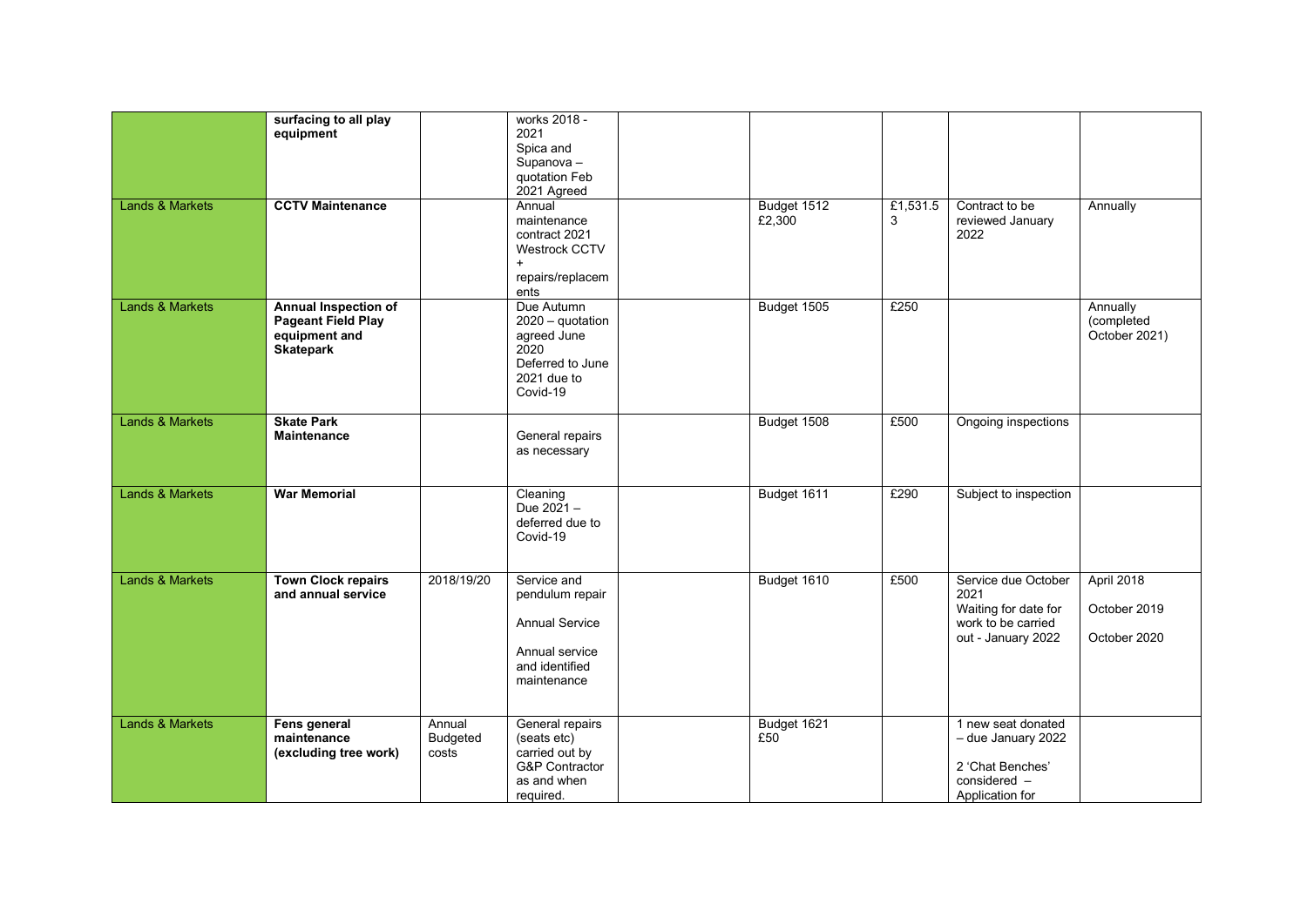|                                 |                                                            |                                        |                     | funding submitted<br>December 2021   |
|---------------------------------|------------------------------------------------------------|----------------------------------------|---------------------|--------------------------------------|
| <b>Lands &amp; Markets</b>      | <b>Allotments General</b><br>repairs to tap and<br>fencing | Ongoing by G&P<br>Contractor           | Budget 1643<br>£200 |                                      |
| Lands & Markets                 | <b>Allotment Water</b><br><b>Supply</b>                    | Quarterly invoice                      | Budget 1642<br>£320 |                                      |
| <b>Lands &amp; Markets</b>      | <b>Allotment Land rent</b>                                 | Annual invoice<br>from Fram<br>College | Budget1640<br>£200  |                                      |
| <b>Lands &amp; Markets</b>      | Allotment income from<br>tenants                           | Allotment<br>tenants                   | Budget 1690<br>£948 | Increased charges<br>from April 2022 |
| <b>UPDATED: January</b><br>2022 |                                                            |                                        |                     |                                      |

| <b>RESPONSIBLE</b>                              | <b>ACTION</b><br>PRIORITIES - 2022 **         | <b>TIMING</b> | <b>REASON</b>                                                     | <b>ENVIRONMENT</b><br><b>AL</b><br><b>IMPACT</b> | <b>BUDGET/FUNDING</b><br><b>SOURCE</b> | <b>COST</b> | <b>AGREED</b><br><b>MILESTONES</b>                                             | <b>PROGRESS &amp; DELIVERY</b>               |
|-------------------------------------------------|-----------------------------------------------|---------------|-------------------------------------------------------------------|--------------------------------------------------|----------------------------------------|-------------|--------------------------------------------------------------------------------|----------------------------------------------|
|                                                 | <b>COMMUNICATION</b>                          |               |                                                                   |                                                  |                                        |             |                                                                                |                                              |
| <b>Coms/Events &amp;</b><br><b>Partnerships</b> | <b>Current Website:</b><br>Ongoing management | ongoing       | Adding and<br>editing website<br>content to keep it<br>up to date |                                                  | <b>Budget</b><br>2108                  | £7,000      | Uploading of<br>documents onto<br>website by office staff<br>to reduce running | Ongoing until to end in<br><b>March 2022</b> |
| <b>Cllr Hine &amp; DTC</b>                      |                                               |               |                                                                   |                                                  |                                        |             | costs                                                                          |                                              |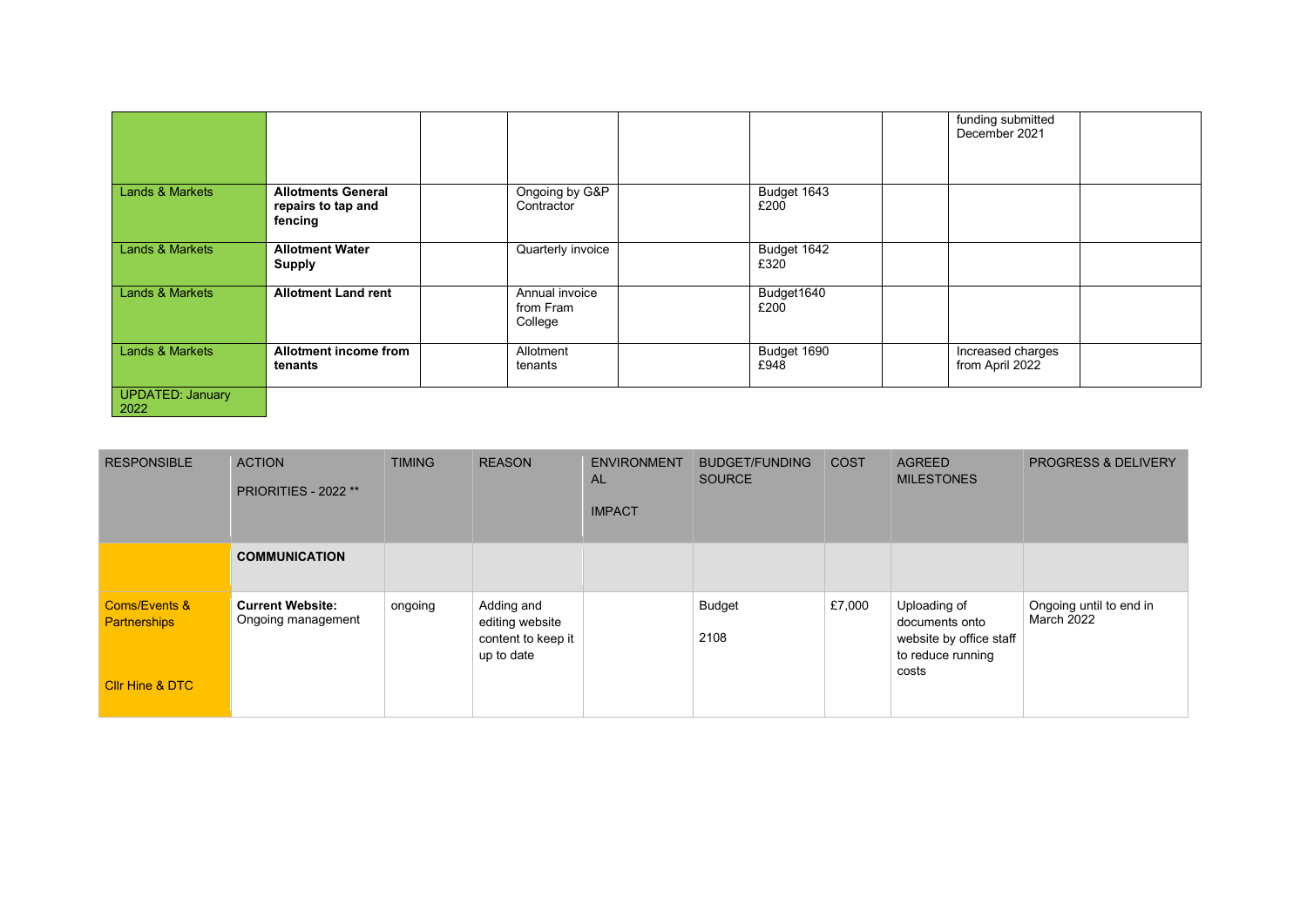| <b>Coms/Events &amp;</b><br><b>Partnerships</b><br><b>Cllr Hine &amp; DTC</b> | ** News: Social Media<br>Strategy / Policy<br>Set up Town Council<br>facebook page                             | Annual                           | Increased use of<br>social media to<br>communicate to<br>a wider audience                                                             |                       | nil                                                   | Develop Social<br>Media strategy to<br>cover increased<br>media outlets:<br>TC Website, TC<br>Instagram, plus<br>FaceBook and<br><b>NextDoor</b><br><b>Appoint Media</b><br>Assistant | Budget agreed for 2022                            |
|-------------------------------------------------------------------------------|----------------------------------------------------------------------------------------------------------------|----------------------------------|---------------------------------------------------------------------------------------------------------------------------------------|-----------------------|-------------------------------------------------------|---------------------------------------------------------------------------------------------------------------------------------------------------------------------------------------|---------------------------------------------------|
| <b>Coms/Events &amp;</b><br><b>Partnerships</b>                               | <b>News: Subscriber</b><br>newsletter - website /<br>email distributed                                         | Ongoing -<br>monthly             | Promote the<br><b>Town Council</b><br>activities to a<br>wide audience                                                                |                       | nil                                                   | Ongoing news: linked<br>to website news.<br>Regularly circulate to<br>clubs & associations<br>to promote FTC<br>work.                                                                 |                                                   |
| <b>Coms/Events &amp;</b><br><b>Partnerships</b><br><b>Cllr Hine</b>           | <b>News: Printed Newsletter</b><br>in Framfare                                                                 | Ongoing -<br>every two<br>months | Promote the<br><b>Town Council</b><br>activities via<br>traditional print<br>media to people<br>who are not<br>online                 | <b>ERM 334</b>        | £120 for<br>dbl page<br>spread x<br>4 issues:<br>£480 | Produce double page<br>spread in Framfare<br>every two months<br>Starting Sept 2021                                                                                                   | Ongoing                                           |
| <b>Coms/Events &amp;</b><br><b>Partnerships</b><br><b>Cllr Hine</b>           | <b>News: Annual Newsletter</b><br>2020/21                                                                      | Annual                           | Roundup of the<br>years Town<br>Council activity                                                                                      |                       | nil - paid<br>for by<br>advertisin<br>g               | Produce 2021/22<br>Newsletter by May<br>2022                                                                                                                                          | Draft started                                     |
| <b>Coms/Events &amp;</b><br><b>Partnerships</b>                               | <b>Promotion Leaflets</b><br><b>Promoting Events</b><br><b>Promote Website</b><br><b>Promote Friendly Town</b> |                                  | To support FTC<br>led activities                                                                                                      | <b>Budget</b><br>2110 | <b>ESTI</b><br>Funding                                | (See Events)                                                                                                                                                                          | <b>ESTI Application submitted</b><br>January 2021 |
| Coms/Events &<br><b>Partnerships</b>                                          | <b>Town Surveys:</b><br>** Neighbourhood Plan<br><b>Review</b><br>Support all committee<br>survey publishing   |                                  | Public<br>consultations for<br>feedback from<br>residents on<br>issues to assist<br>the Council in<br>decision making<br>and planning |                       |                                                       | Launch Survey event<br>New Surveys                                                                                                                                                    | Completed<br>In progress                          |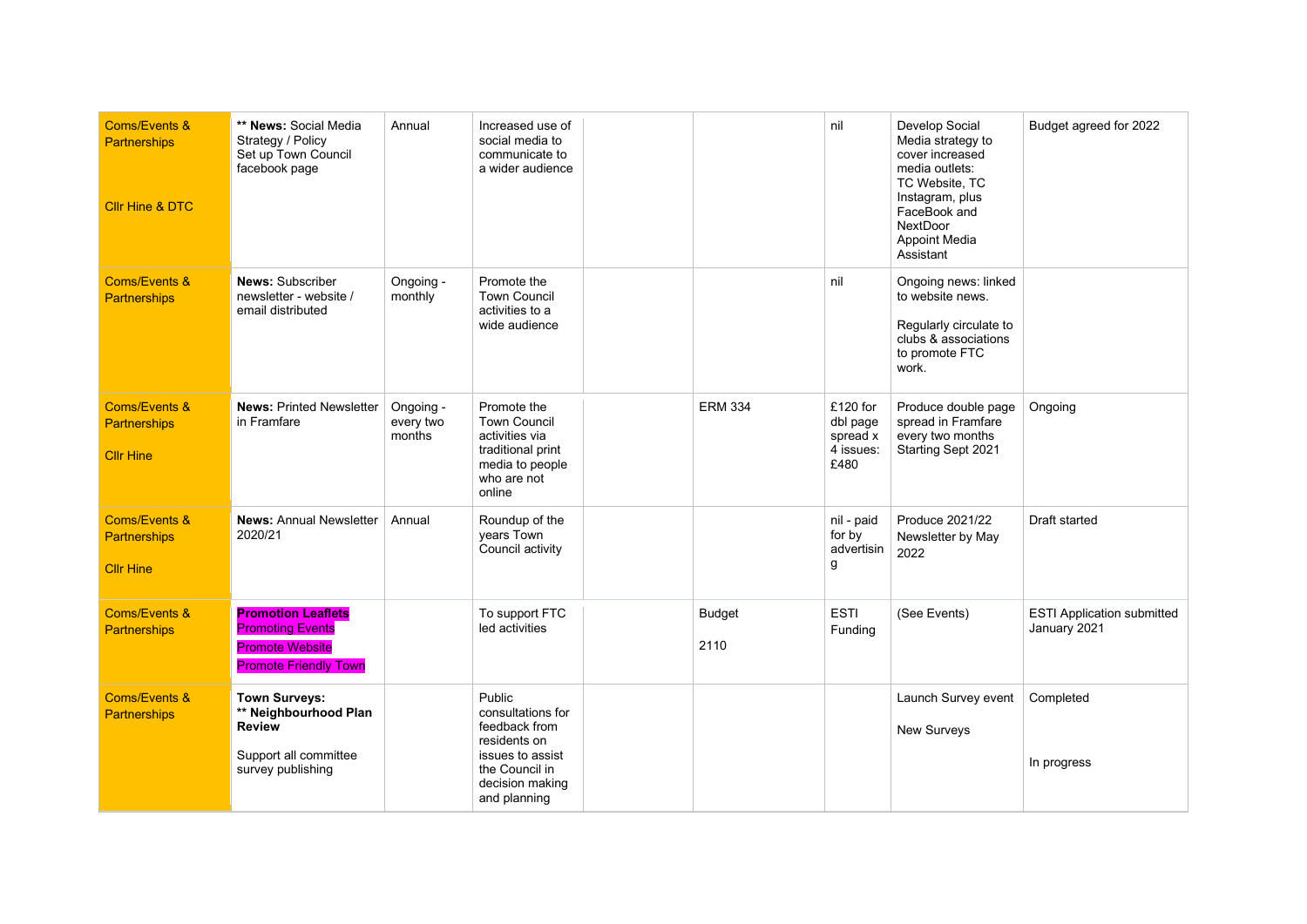| <b>Coms/Events &amp;</b><br><b>Partnerships</b><br><b>Cllr Hine &amp; DTC</b> | <b>Official Calendar</b><br>2023                                                                                         | annual           | Annual<br>Framlingham<br>Calendar-<br>community<br>submissions for<br>sale/fundraising                                                                                             | <b>Budget</b><br>2105           | nil - paid<br>for by<br>advertisin<br>g                                | New 2023 calendar<br>to be produced by<br><b>July 2022</b><br>Assess submissions<br>and draft content                                                | Theme Then and Now                                                                       |
|-------------------------------------------------------------------------------|--------------------------------------------------------------------------------------------------------------------------|------------------|------------------------------------------------------------------------------------------------------------------------------------------------------------------------------------|---------------------------------|------------------------------------------------------------------------|------------------------------------------------------------------------------------------------------------------------------------------------------|------------------------------------------------------------------------------------------|
| <b>Coms/Events &amp;</b><br><b>Partnerships</b>                               | <b>New Official Town</b><br><b>Guide</b><br><b>New Maps and Town</b><br>Trail<br><b>Including new online</b><br>versions |                  | To promote<br>Framlingham as<br>a historical<br>market town to<br>visitors and<br>residents, and<br>provide info on<br>local services<br>and<br>organisations                      | <b>Budget</b><br>2108 + EMR 334 | <b>ESTI</b><br>Funds<br>available<br>(£10k for<br>special<br>projects) | New Town Guide and<br>Town Trail in<br>connection with ESC<br>Consult with FBA on<br>joint business &<br>residents "pack" ref<br><b>ESTI</b> funding | <b>ESTI Application submitted</b><br>January 2021<br>Re-submitted February<br>Successful |
| <b>Coms/Events &amp;</b><br><b>Partnerships</b><br><b>Cllr Hine &amp; DTC</b> | Communication<br>Plan/Admin<br>Documents style &<br>organisation for ease of<br>reference                                | Annual<br>review | Ongoing<br>revisions to<br>document<br>presentation for<br>accessibility and<br>clarity                                                                                            |                                 | Nil                                                                    | Standard file names<br>revision for new<br>website to be agreed<br>DMS system<br>PDF.A docs for<br>accessibility                                     | To be agreed<br>Implementation                                                           |
| <b>Coms/Events &amp;</b><br><b>Partnerships</b><br><b>Cllr Hine &amp; DTC</b> | <b>Communication</b><br><b>Plan/Admin</b><br><b>Welcome Pack Folder</b>                                                  | 2021             | To hold many<br>leaflets together<br>for new<br>residents.<br>To explore<br>possibilities of<br>creating a page<br>on the website<br>with links to<br>organisations in<br>the pack | <b>Budget</b><br>2105           | ESTI?                                                                  | Produce a card folder<br>to contain leaflets<br>Upload links to the<br>organisations and<br>useful resources on a<br>webpage                         | Folders printed<br>Upload on hold until new<br>website is live                           |
|                                                                               | <b>PROJECTS</b>                                                                                                          |                  |                                                                                                                                                                                    |                                 |                                                                        |                                                                                                                                                      |                                                                                          |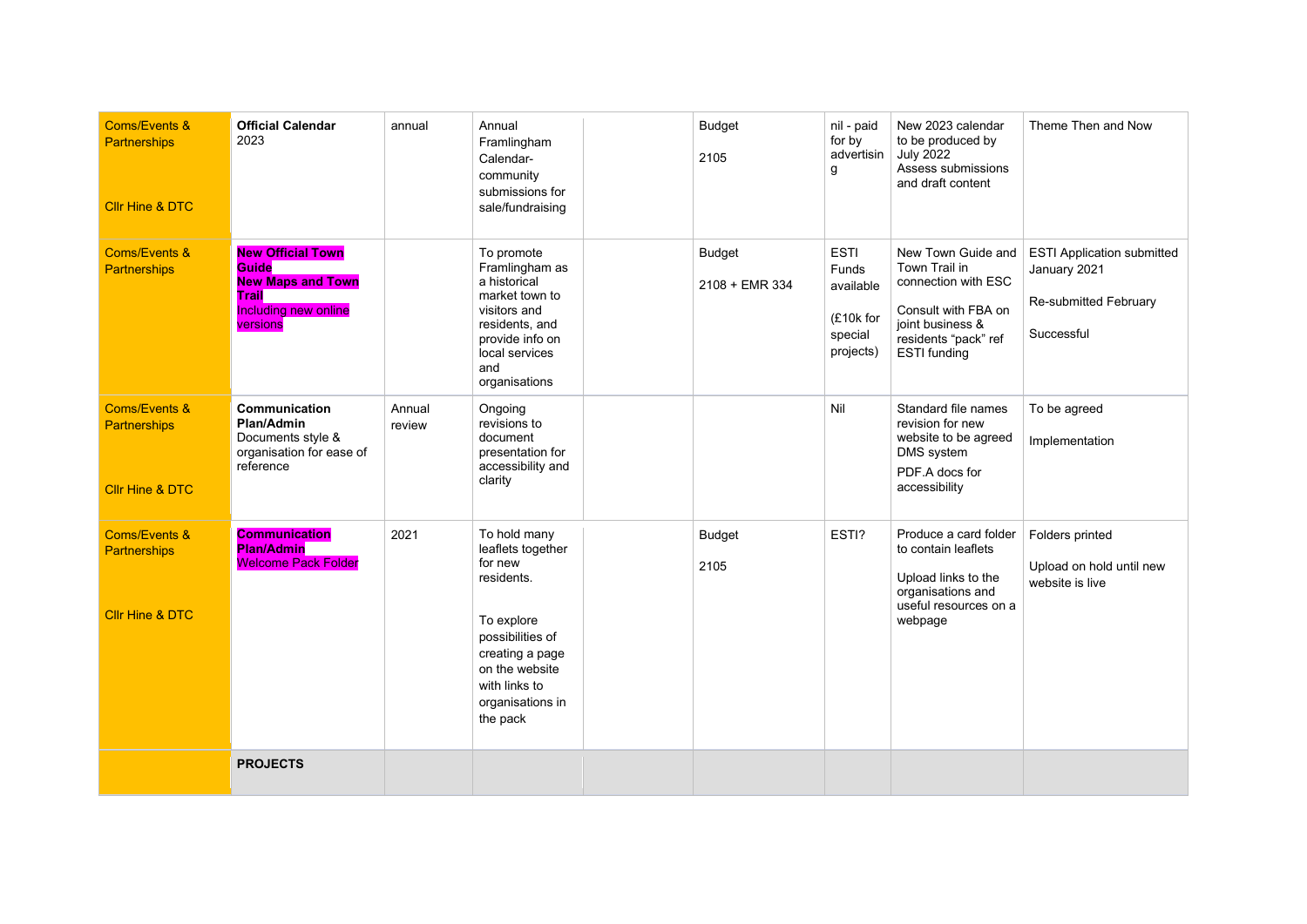| <b>Coms/Events &amp;</b><br><b>Partnerships</b><br><b>Cllr Hine &amp; DTC</b>                                   | <b>CCTV</b> - town centre and<br>Elms and Fore Street car<br>parks<br>(Co-ordinating with Cllr<br>Collins & Eastwood) | 2018 - 2021                 | To prevent anti-<br>social behaviour<br>and crime in the<br>town for public<br>safety  | <b>CIL 2316</b>                     | £18k-<br>£22k                                                                                                                             | Preferred bidder<br>agreed<br>Permits for lamp<br>posts<br><b>Listed Buildings</b><br>consent<br>Implementation date<br>$-$ TBC | Planning permission not<br>required<br>90% agreed<br>LBC submitted                       |
|-----------------------------------------------------------------------------------------------------------------|-----------------------------------------------------------------------------------------------------------------------|-----------------------------|----------------------------------------------------------------------------------------|-------------------------------------|-------------------------------------------------------------------------------------------------------------------------------------------|---------------------------------------------------------------------------------------------------------------------------------|------------------------------------------------------------------------------------------|
| <b>Coms/Events &amp;</b><br><b>Partnerships</b>                                                                 | ** Town Centre WiFi                                                                                                   | 2019 - 2021                 | Fram Free Wifi<br>for town centre<br>funding as a Pilot<br>for first 3 years<br>by ESC | <b>Budget</b><br>2203               | £34,575.<br>45 net<br>Funded<br>via grant<br>from East<br>Suffolk<br>Council<br>for $3$<br>years to<br>2022<br>(FTC to<br>reclaim<br>vat) |                                                                                                                                 | ESC to take over<br>management of Fram Free<br>Wifi with FBA promoting IT<br>in the town |
| <b>Coms/Events &amp;</b><br><b>Partnerships</b><br><b>Website Working</b><br>Group:<br><b>Chair - Cllr Hine</b> | ** New Website 2022                                                                                                   | Autumn 2020<br>- March 2022 | New Website<br>Contract to be<br>tendered &<br>agreed by<br>31/3/22                    | <b>Budget</b><br>2108 + EMR 334 ??? |                                                                                                                                           | Create new website -<br>Beta stage - Oct to<br><b>March 2022</b><br>Launch new site by<br>31/3/22                               | New website agreed<br>subject to contract:<br>2Commune<br>Data migration taking place    |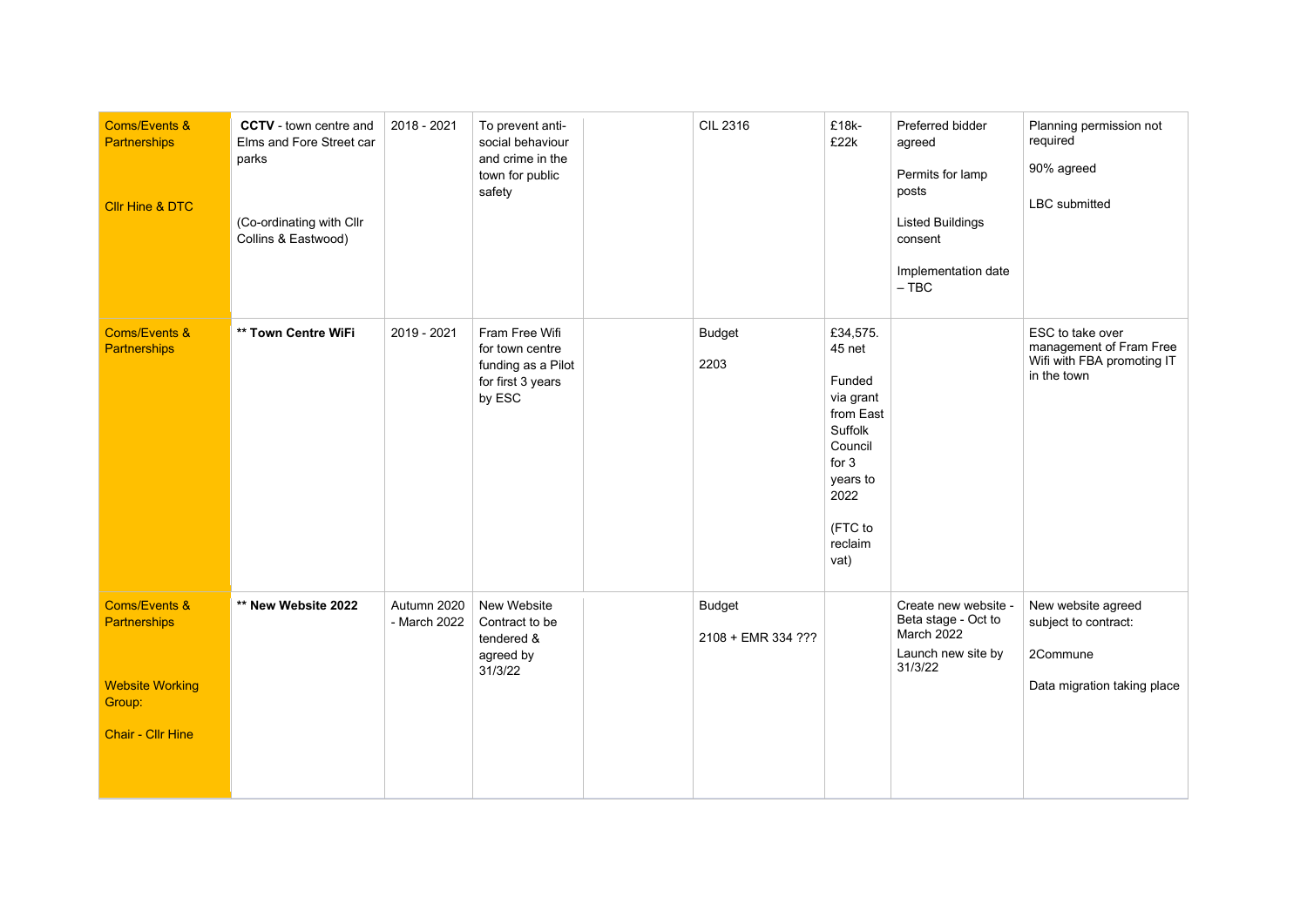| <b>Coms/Events &amp;</b><br><b>Partnerships</b><br><b>Website Working</b><br>Group:<br><b>Chair - Cllr Hine</b> | <b>New Website Pages</b><br>New Community Pages     | 2021 - 2022<br>(ongoing) | Development of<br>new local<br>wellbeing and<br>community<br>website pages<br>"one stop shop"<br>for Fram<br>residents                       | <b>Budget</b><br>2108                           |      | Develop new pages<br>based on agreed site<br>map                                                                           | On schedule                |
|-----------------------------------------------------------------------------------------------------------------|-----------------------------------------------------|--------------------------|----------------------------------------------------------------------------------------------------------------------------------------------|-------------------------------------------------|------|----------------------------------------------------------------------------------------------------------------------------|----------------------------|
| <b>Coms/Events &amp;</b><br>Partnerships<br><b>Cllr Hine</b>                                                    | Friendly Bench - Social<br><b>Isolation Project</b> | 2021                     | To create a<br>friendly<br>community<br>outdoor space to<br>combat<br>loneliness and<br>social isolation<br>Improve the built<br>environment | ESC - CPA funding<br>Poss matching local<br>CIL |      | May 2021 - Develop<br>proposal with<br>community<br>consultation - Identify<br>potential sites<br>Apply for CPA<br>funding | On hold                    |
| Coms/Events &<br>Partnerships<br><b>DTC</b>                                                                     | <b>New Notice Board</b>                             | 2021                     | Install a notice<br>board outside the<br>new Town<br><b>Council Office</b>                                                                   | Budget 2105                                     | £625 | Agreed FC 4/3/21<br><b>LBC Permissions</b><br>obtained                                                                     | Now being produced locally |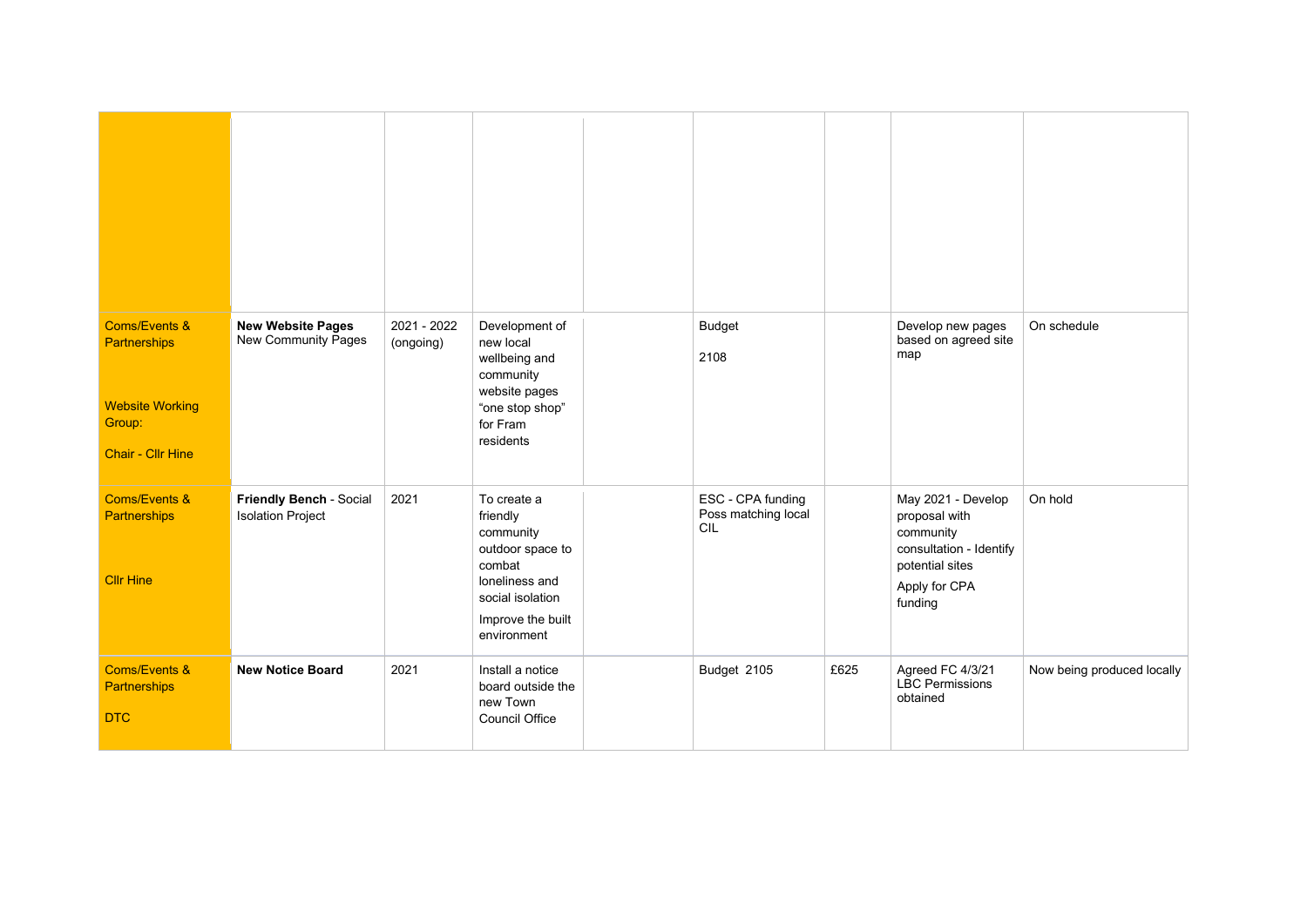|                                                                     | <b>Bus Stop Notice Board</b>                                                                                     | 2022   | Repair of broken<br>panels                                                                                              | £700 to be funded by<br><b>SCC</b>              |                                | Agreed FC 2/1/2022                                                                                              | Order placed                  |
|---------------------------------------------------------------------|------------------------------------------------------------------------------------------------------------------|--------|-------------------------------------------------------------------------------------------------------------------------|-------------------------------------------------|--------------------------------|-----------------------------------------------------------------------------------------------------------------|-------------------------------|
|                                                                     | <b>Community &amp;</b><br><b>Partnerships</b>                                                                    |        |                                                                                                                         |                                                 |                                |                                                                                                                 |                               |
| <b>Coms/Events &amp;</b><br><b>Partnerships</b><br><b>Cllr Hine</b> | ** Events Planning<br>Committee - disbanded<br>- individual event<br><b>Working Groups</b><br>formed - see below |        | Engagement with<br>local groups, and<br>support for<br>events which aim<br>to develop a<br>sense of<br>community spirit | First Light (FL)<br>Market Town<br>Celebrations | nil                            | Events Year Plan -<br>draft checklist 2022<br><b>FL Masterclass</b><br>Follow up Advice<br><b>Plans Toolkit</b> | Initial draft list considered |
|                                                                     | <b>EVENTS:</b>                                                                                                   |        |                                                                                                                         |                                                 |                                |                                                                                                                 |                               |
| <b>Coms/Events &amp;</b><br><b>Partnerships</b>                     | <b>Annual Parish Meeting</b>                                                                                     | Annual | For public update<br>on local initiatives<br>and Q&A on<br>issues                                                       |                                                 | nil                            |                                                                                                                 | 27th April 2022 in the UFC    |
| <b>Coms/Events &amp;</b><br>Partnerships<br><b>DTC</b>              | VE Day                                                                                                           | Annual |                                                                                                                         | <b>Budget</b><br>2205                           | nil                            | Sunday 8 <sup>th</sup> May 2022<br>Fly flag on Market Hill                                                      |                               |
| <b>Coms/Events &amp;</b><br><b>Partnerships</b><br><b>DTC</b>       | Love Your Local Market<br>fortnight                                                                              | Annual | Promote the<br>market                                                                                                   | <b>Budget</b><br>2205                           | nil?                           | Mid May - TBC<br>Fly flag on Market Hill<br>/ Put banner up                                                     |                               |
|                                                                     | <b>Litter Pick events</b>                                                                                        | Annual | Care for the<br>environment<br>(Love East<br>Suffolk initiative<br>currently<br>cancelled)                              |                                                 | <b>PR</b><br>Other<br>support? | March 25 - April 10th<br>2022 Great British<br>Spring Clean                                                     |                               |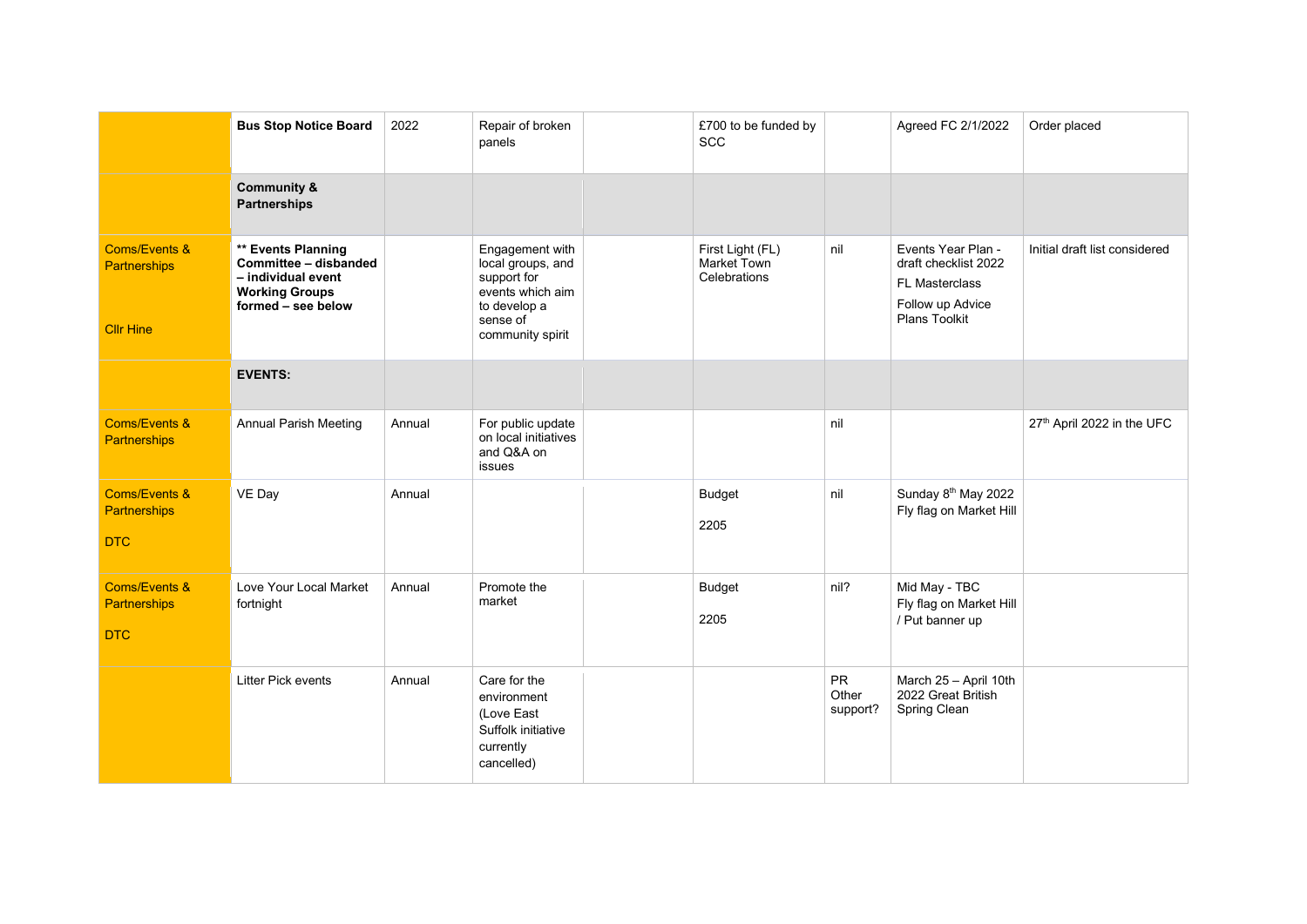| <b>Coms/Events &amp;</b><br>Partnerships                             | Framblers Rights of Way<br>Walks                                     |               | To maintain use<br>of local footpaths<br>and good outdoor<br>social event.<br>Suggest more<br>events this year<br>(monthly?) |                       | nil            | Usually quarterly<br>See Poster                                                                   |                                                  |
|----------------------------------------------------------------------|----------------------------------------------------------------------|---------------|------------------------------------------------------------------------------------------------------------------------------|-----------------------|----------------|---------------------------------------------------------------------------------------------------|--------------------------------------------------|
| <b>Coms/Events &amp;</b><br>Partnerships<br><b>Town Clerk</b>        | Party on the Pageant to<br>celebrate the Queen's<br>Platinum Jubilee | One off event | Friendship, Fun<br>and Food event<br>on the Pageant<br>Field                                                                 | 2205<br>Plus sponsors |                | Sunday 5 <sup>th</sup> June 12 -<br>5pm on the Pageant<br>Field                                   | Town Clerk to organise and<br>lead Working Group |
| <b>Coms/Events &amp;</b><br><b>Partnerships</b><br><b>DTC</b>        | Suffolk Day                                                          | Annual        | Feelgood Suffolk<br>events<br>happening<br>county wide                                                                       | <b>Budget</b><br>2205 | $\overline{?}$ | Tuesday 21 <sup>st</sup> June<br>Fly Flag on Market<br>Hill<br><b>HOST BBC Radio</b><br>Suffolk   |                                                  |
| <b>Coms/Events &amp;</b><br><b>Partnerships</b><br><b>Town Clerk</b> | Armed Forces Day                                                     | Annual        |                                                                                                                              | <b>Budget</b><br>2205 | £500           | Saturday 25 <sup>th</sup> June<br>Fly flag on Market Hill<br>Band<br>SAAFA/RBL/H4H/Fra<br>mCadets | Town Clerk to organise and<br>lead               |
| <b>Coms/Events &amp;</b><br><b>Partnerships</b><br><b>DTC</b>        | VJ Day                                                               | Annual        |                                                                                                                              | <b>Budget</b><br>2205 | nil            | Monday 15 <sup>th</sup> August<br>Fly Flag on Market<br>Hill                                      |                                                  |
| <b>Coms/Events &amp;</b><br>Partnerships<br><b>DTC</b>               | <b>Sunday</b><br><b>Street/Market/Fair</b>                           |               |                                                                                                                              | ESTI funding?         |                |                                                                                                   |                                                  |